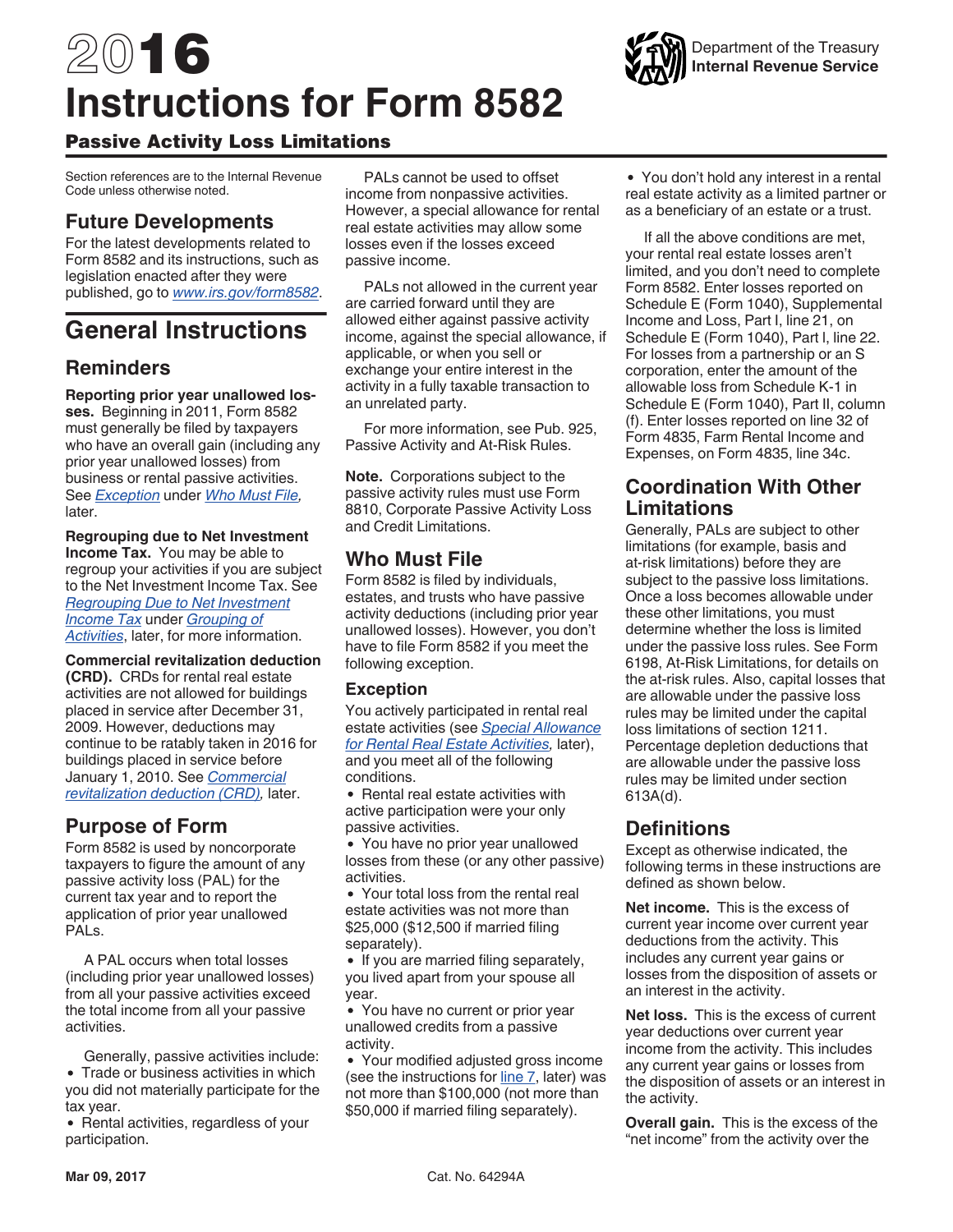<span id="page-1-0"></span>prior year unallowed losses from the activity.

**Overall loss.** This is (a) the excess of the prior year unallowed losses from the activity over the "net income" from the activity or (b) the prior year unallowed losses from the activity plus the "net loss" from the activity.

**Prior year unallowed losses.** These are the losses from an activity that were disallowed under the PAL limitations in a prior year and carried forward to the tax year under section 469(b). See Regulations section 1.469-1(f)(4) and Pub. 925.

## **Activities That Are Not Passive Activities**

The following aren't passive activities.

1. Trade or business activities in which you materially participated for the tax year.

2. Any rental real estate activity in which you materially participated if you were a "real estate professional" for the tax year. You were a real estate professional only if:

a. More than half of the personal services you performed in trades or businesses during the tax year were performed in real property trades or businesses in which you materially participated, and

b. You performed more than 750 hours of services during the tax year in real property trades or businesses in which you materially participated.

For purposes of whether you materially participated under item (2), each interest in rental real estate is a separate activity, unless you elect to treat all interests in rental real estate as one activity. For details on making this election, see Instructions for Schedule E (Form 1040).

If you are married filing jointly, one spouse must separately meet both (2) (a) and (2)(b), without taking into account services performed by the other spouse.

A real property trade or business is any real property development, redevelopment, construction, reconstruction, acquisition, conversion, rental, operation, management, leasing, or brokerage trade or business.

Services you performed as an employee aren't treated as performed in a real property trade or business unless you owned more than 5% of the stock (or more than 5% of the capital or profits interest) in the employer.

**Note.** If a rental real estate activity isn't a passive activity for the current year, any prior year unallowed loss is treated as a loss from a former passive activity. See *[Former Passive Activities](#page-6-0),* later.

3. A working interest in an oil or gas well. Your working interest must be held directly or through an entity that doesn't limit your liability (such as a general partner interest in a partnership). In this case, it doesn't matter whether you materially participated in the activity for the tax year.

If, however, your liability was limited for part of the year (for example, you converted your general partner interest to a limited partner interest during the year), some of your income and losses from the working interest may be treated as passive activity gross income and passive activity deductions. See Temporary Regulations section 1.469-1T(e)(4)(ii).

4. The rental of a dwelling unit you used as a residence if section 280A(c) (5) applies. This section applies if you rented out a dwelling unit that you also used as a home during the year for a number of days that exceeds the greater of 14 days or 10% of the number of days during the year that the home was rented at a fair rental.

5. An activity of trading personal property for the account of owners of interests in the activity. For purposes of this rule, personal property means property that is actively traded, such as stocks, bonds, and other securities. See Temporary Regulations section  $1.469 - 1T(e)(6)$  for more details.

Generally, income and losses from these activities aren't entered on Form 8582. However, losses from these activities may be subject to limitations other than the passive loss rules.

## **Trade or Business Activities**

A trade or business activity is an activity (other than a rental activity or an activity treated as incidental to an activity of holding property for investment) that:

1. Involves the conduct of a trade or business (within the meaning of section 162),

2. Is conducted in anticipation of starting a trade or business, or

3. Involves research or experimental expenditures deductible under section 174 (or that would be if you chose to deduct rather than capitalize them).

Trade or business activities are generally reported on Schedule C (Form 1040), Profit or Loss From Business (Sole Proprietorship), Schedule C-EZ (Form 1040), Net Profit From Business (Sole Proprietorship), or Schedule F (Form 1040), Profit or Loss From Farming, or in Part II or III of Schedule E (Form 1040). For trade or business activities that are significant participation passive activities (defined in item 4 under *[Tests for individuals](#page-3-0)*, later), see Pub. 925 for how to report their income or losses.

## **Rental Activities**

A rental activity is a passive activity even if you materially participated in the activity (unless it is a rental real estate activity in which you materially participated and you were a real estate professional).

An activity is a rental activity if tangible property (real or personal) is used by customers or held for use by customers and the gross income (or expected gross income) from the activity represents amounts paid (or to be paid) mainly for the use of the property. It doesn't matter whether the use is under a lease, a service contract, or some other arrangement.

However, if you meet any of the five exceptions below, the rental of the property isn't treated as a rental activity. See *[Reporting Income and Losses](#page-2-0) [From the Activities](#page-2-0)*, later, if you meet any of the exceptions.

#### **Exceptions**

An activity is not a rental activity if:

1. The average period of customer use is:

a. 7 days or less, or

b. 30 days or less and significant personal services were provided in making the rental property available for customer use.

Figure the average period of customer use for a class of property by dividing the total number of days in all rental periods by the number of rentals during the tax year. If the activity involves renting more than one class of property, multiply the average period of customer use of each class by the ratio of the gross rental income from that class to the activity's total gross rental income. The activity's average period of customer use equals the sum of these class-by-class average periods weighted by gross income. See Regulations section 1.469-1(e)(3)(iii).

Significant personal services include only services performed by individuals. To determine if personal services are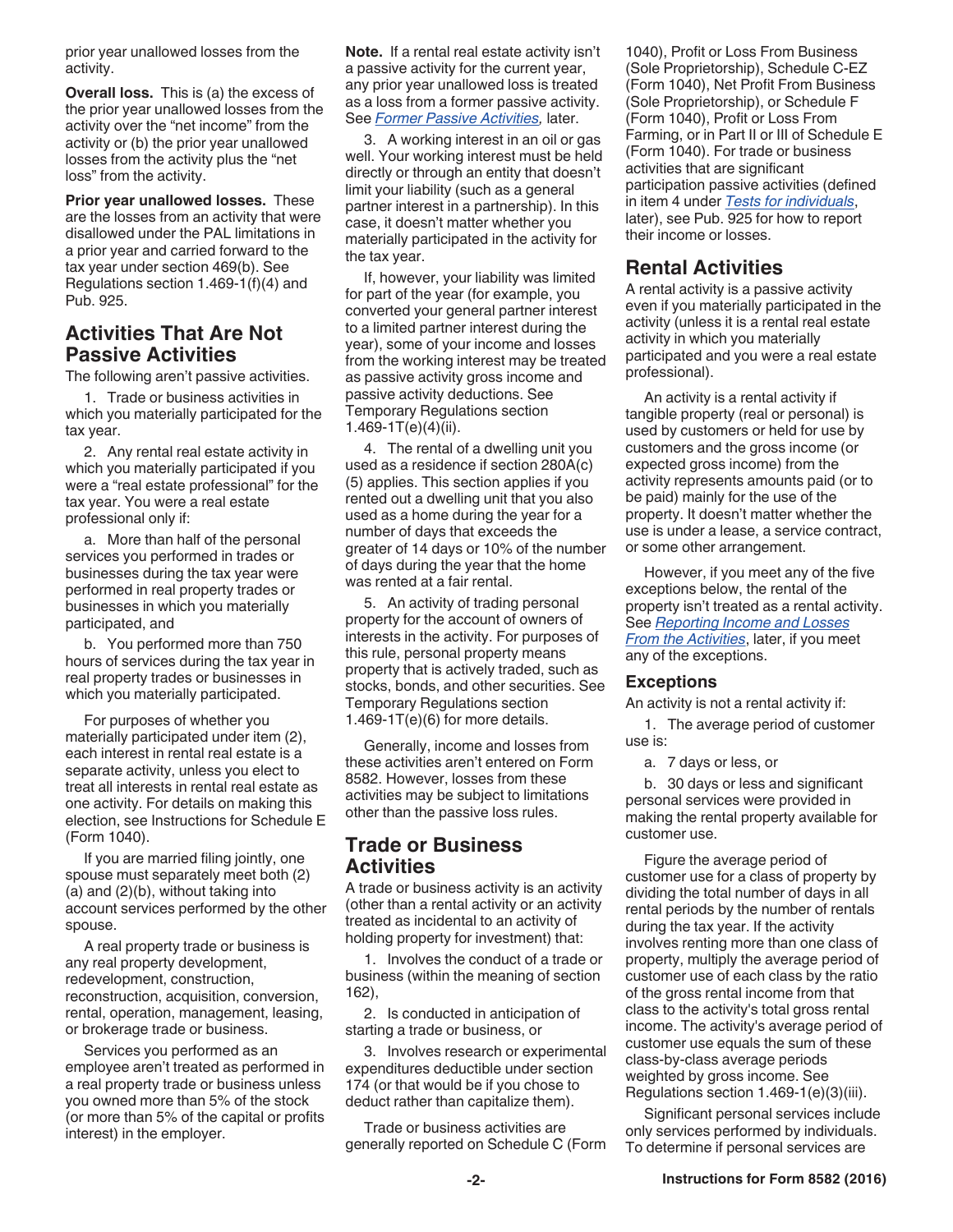<span id="page-2-0"></span>significant, all relevant facts and circumstances are taken into consideration, including the frequency of the services, the type and amount of labor required to perform the services, and the value of the services relative to the amount charged for use of the property.

2. Extraordinary personal services were provided in making the rental property available for customer use. This applies only if the services are performed by individuals and the customers' use of the property is incidental to their receipt of the services.

3. Rental of the property is incidental to a nonrental activity.

The rental of property is incidental to an activity of holding property for investment if the main purpose of holding the property is to realize a gain from its appreciation and the gross rental income is less than 2% of the smaller of the unadjusted basis or the fair market value (FMV) of the property.

Unadjusted basis is the cost of the property without regard to depreciation deductions or any other basis adjustment described in section 1016.

The rental of property is incidental to a trade or business activity if:

a. You own an interest in the trade or business activity during the tax year,

b. The rental property was mainly used in the trade or business activity during the tax year or during at least 2 of the 5 preceding tax years, and

c. The gross rental income from the property is less than 2% of the smaller of the unadjusted basis or the FMV of the property.

Lodging provided for the employer's convenience to an employee or the employee's spouse or dependents is incidental to the activity or activities in which the employee performs services.

4. You customarily make the rental property available during defined business hours for nonexclusive use by various customers.

5. You provide property for use in a nonrental activity of a partnership, S corporation, or a joint venture in your capacity as an owner of an interest in the partnership, S corporation, or joint venture.

*Example.* If a partner contributes the use of property to a partnership, none of the partner's distributive share of partnership income is income from a rental activity unless the partnership is engaged in a rental activity.

Also, a partner's gross income from a guaranteed payment under section 707(c) isn't income from a rental activity. The determination of whether the property used in the activity is provided in the partner's capacity as an owner of an interest in the partnership is made on the basis of all the facts and circumstances.

### **Reporting Income and Losses From the Activities**

If an activity meets any of the five exceptions listed above, it is not a rental activity. You must then determine:

1. Whether your rental of the property is a trade or business activity (see *[Trade or Business Activities](#page-1-0)*, earlier), and, if so,

2. Whether you materially participated in the activity for the tax year (see *[Material Participation](#page-3-0)*, later).

If the activity is a trade or business activity in which you did not materially participate, enter the income and losses from the activity on [Worksheet 3.](#page-8-0)

If the activity is a trade or business activity in which you did materially participate, report any income or loss from the activity on the forms or schedules normally used.

If the rental activity didn't meet any of the five exceptions, it is generally a passive activity. However, special rules apply if you conduct the rental activity through a publicly traded partnership (PTP) or if any of the rules described under *[Recharacterization of Passive](#page-6-0)  [Income](#page-6-0)*, later, apply. Also, see the [PTP](#page-12-0)  rules, later.

If none of the special rules apply, enter the income and losses from the passive rental activity on Worksheet 1, 2, or 3. See the instructions for [Worksheets 1, 2, and 3](#page-7-0), for details.

## **Special Allowance for Rental Real Estate Activities**

**Active participation.** If you actively participated in a passive rental real estate activity, you may be able to deduct up to \$25,000 of loss from the activity from your nonpassive income. This special allowance is an exception to the general rule disallowing losses in excess of income from passive activities.

The special allowance isn't available if you were married, are filing a separate return for the year, and lived with your spouse at any time during the year.

Only an individual, a qualifying estate, or a qualified revocable trust that made an election to treat the trust as part of the decedent's estate may actively participate in a rental real estate activity. Unless future regulations provide an exception, limited partners aren't treated as actively participating in a partnership's rental real estate activity.

A qualifying estate is the estate of a decedent for tax years ending less than 2 years after the date of the decedent's death if the decedent would have satisfied the active participation requirements for the rental real estate activity for the tax year the decedent died.

A qualified revocable trust may elect to be treated as part of a decedent's estate for purposes of the special allowance for active participation in rental real estate activities. The election must be made by both the executor (if any) of the decedent's estate and the trustee of the revocable trust. For details, see Regulations section 1.645-1.

You aren't considered to actively participate in a rental real estate activity if at any time during the tax year your interest (including your spouse's interest) in the activity was less than 10% (by value) of all interests in the activity.

Active participation is a less stringent requirement than material participation (see *[Material Participation,](#page-3-0)* later). You may be treated as actively participating if, for example, you participated in making management decisions or arranged for others to provide services (such as repairs) in a significant and bona fide sense. Management decisions that may count as active participation include:

- Approving new tenants,
- Deciding on rental terms,
- Approving capital or repair
- expenditures, and
- Other similar decisions.

The maximum special allowance is: • \$25,000 for single individuals and married individuals filing a joint return for the tax year.

• \$12,500 for married individuals who file separate returns for the tax year and lived apart from their spouses at all times during the tax year.

• \$25,000 for a qualifying estate reduced by the special allowance for which the surviving spouse qualified.

**Modified adjusted gross income limitation.** If your modified adjusted gross income (see the instructions for [line 7](#page-8-0),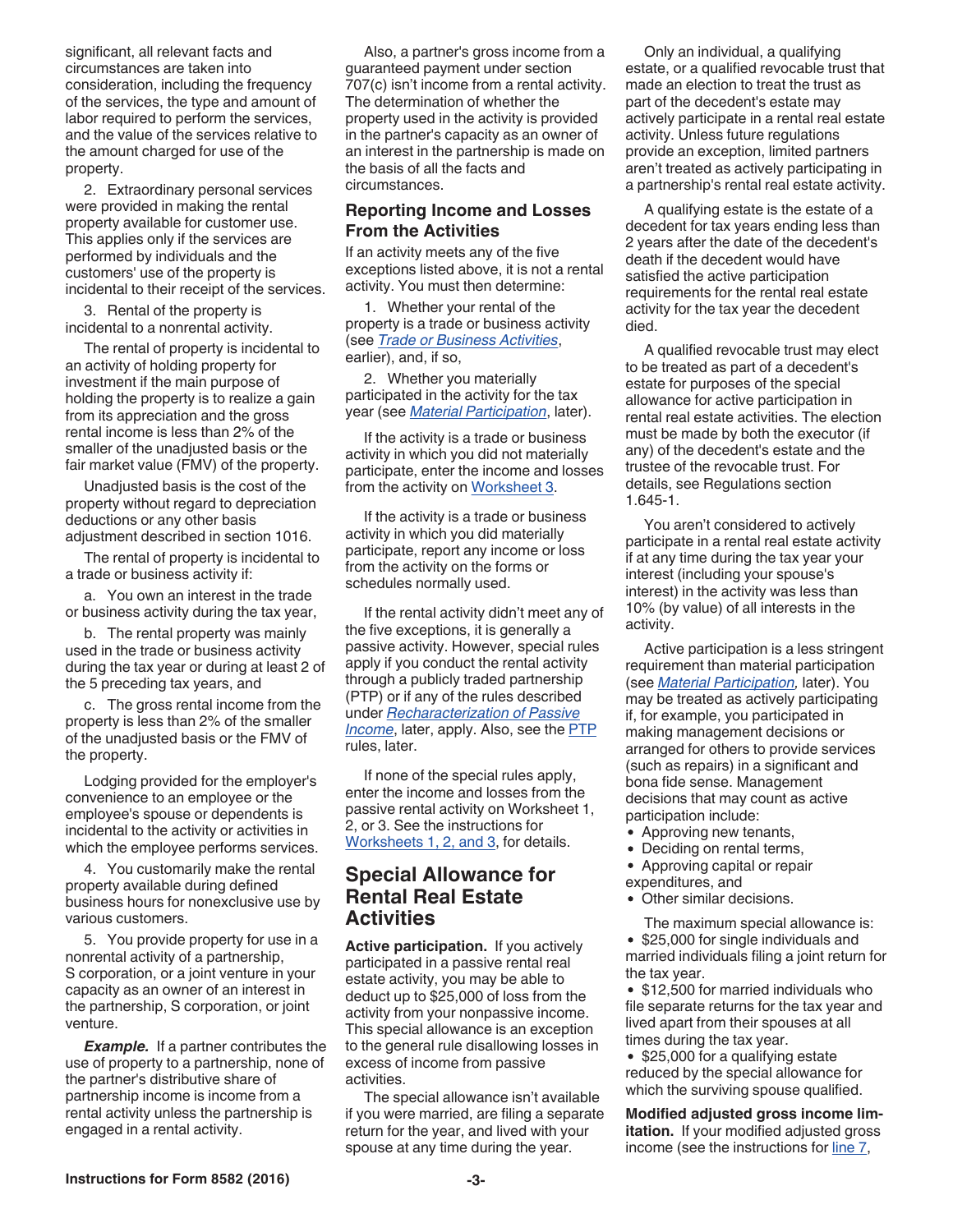<span id="page-3-0"></span>later) is \$100,000 or less (\$50,000 or less if married filing separately), your loss is deductible up to the amount of the maximum special allowance referred to in the preceding paragraph.

If your modified adjusted gross income is more than \$100,000 (\$50,000 if married filing separately) but less than \$150,000 (\$75,000 if married filing separately), your special allowance is limited to 50% of the difference between \$150,000 (\$75,000 if married filing separately) and your modified adjusted gross income.

Generally, if your modified adjusted gross income is \$150,000 or more (\$75,000 or more if married filing separately), there is no special allowance.

If you qualify under the active participation rules, use Worksheet 1. See the instructions for [Worksheet 1](#page-7-0), later.

**Commercial revitalization deduction (CRD).** The special \$25,000 allowance for the CRD from rental real estate activities isn't subject to the active participation rules or modified adjusted gross income limits just discussed. The \$25,000 allowance must first be applied to losses from rental real estate activities with active participation, figured without regard to the CRD (see *[Part II](#page-8-0)*). Any remaining portion of the \$25,000 allowance is available for the CRD from rental real estate activities (see *[Part III](#page-9-0)*). See the instructions for [Worksheet 2.](#page-8-0)

Generally, you can claim a current year CRD for 2016, only if you, or a pass-through entity in which you were a partner or shareholder, had a CRD for a building placed in service before 2010 and elected to ratably claim a deduction for the CRD over a period of 120 months that included all or part of 2016.



*You cannot claim a CRD for a building placed in service after December 31, 2009.* **CAUTION**

# **Material Participation**

For the material participation tests listed below, participation generally includes any work done in connection with an activity if you owned an interest in the activity at the time you did the work. The capacity in which you did the work doesn't matter. However, work isn't participation if:

• It is not work that an owner would customarily do in the same type of activity, and

• One of your main reasons for doing the work was to avoid the disallowance of losses or credits from the activity under the passive activity rules.

**Proof of participation.** You may prove your participation in an activity by any reasonable means. You don't have to maintain contemporaneous daily time reports, logs, or similar documents if you can establish your participation by other reasonable means. For this purpose, reasonable means include, but aren't limited to, identifying services performed over a period of time and the approximate number of hours spent performing the services during that period, based on appointment books, calendars, or narrative summaries.

**Tests for individuals.** You materially participated for the tax year in an activity if you satisfy at least one of the following tests.

1. You participated in the activity for more than 500 hours.

2. Your participation in the activity for the tax year was substantially all of the participation in the activity of all individuals (including individuals who didn't own any interest in the activity) for the year.

3. You participated in the activity for more than 100 hours during the tax year, and you participated at least as much as any other individual (including individuals who didn't own any interest in the activity) for the year.

4. The activity is a significant participation activity for the tax year, and you participated in all significant participation activities during the year for more than 500 hours.

A significant participation activity is any trade or business activity in which you participated for more than 100 hours during the year and in which you did not materially participate under any of the material participation tests (other than this fourth test).

5. You materially participated in the activity (other than by meeting this fifth test) for any 5 (whether or not consecutive) of the 10 immediately preceding tax years.

6. The activity is a personal service activity in which you materially participated for any 3 (whether or not consecutive) preceding tax years.

An activity is a personal service activity if it involves the performance of personal services in the fields of health, law, engineering, architecture, accounting, actuarial science, performing arts, consulting, or in any other trade or business in which capital

is not a material income-producing factor.

7. Based on all the facts and circumstances, you participated in the activity on a regular, continuous, and substantial basis during the tax year.

You didn't materially participate in the activity under this seventh test, however, if you participated in the activity for 100 hours or less during the tax year.

Your participation in managing the activity doesn't count in determining whether you materially participated under this test if:

a. Any person (except you) received compensation for performing services in the management of the activity, or

b. Any individual spent more hours during the tax year performing services in the management of the activity than you did (regardless of whether the individual was compensated for the management services).

**Test for a spouse.** Participation by your spouse during the tax year in an activity you own may be counted as your participation in the activity even if your spouse didn't own an interest in the activity and whether or not you and your spouse file a joint return for the tax year.

**Tests for investors.** Work done as an investor in an activity isn't treated as participation unless you were directly involved in the day-to-day management or operations of the activity. For purposes of this test, work done as an investor includes:

1. Studying and reviewing financial statements or reports on operations of the activity.

2. Preparing or compiling summaries or analyses of the finances or operations of the activity for your own use.

3. Monitoring the finances or operations of the activity in a nonmanagerial capacity.

**Special rules for limited partners.** If you were a limited partner in an activity, you generally didn't materially participate in the activity. You did materially participate in the activity, however, if you met material participation test 1, 5, or 6 under *Tests for individuals*, earlier, for the tax year.

However, for purposes of the material participation tests, you aren't treated as a limited partner if you also were a general partner in the partnership at all times during the partnership's tax year ending with or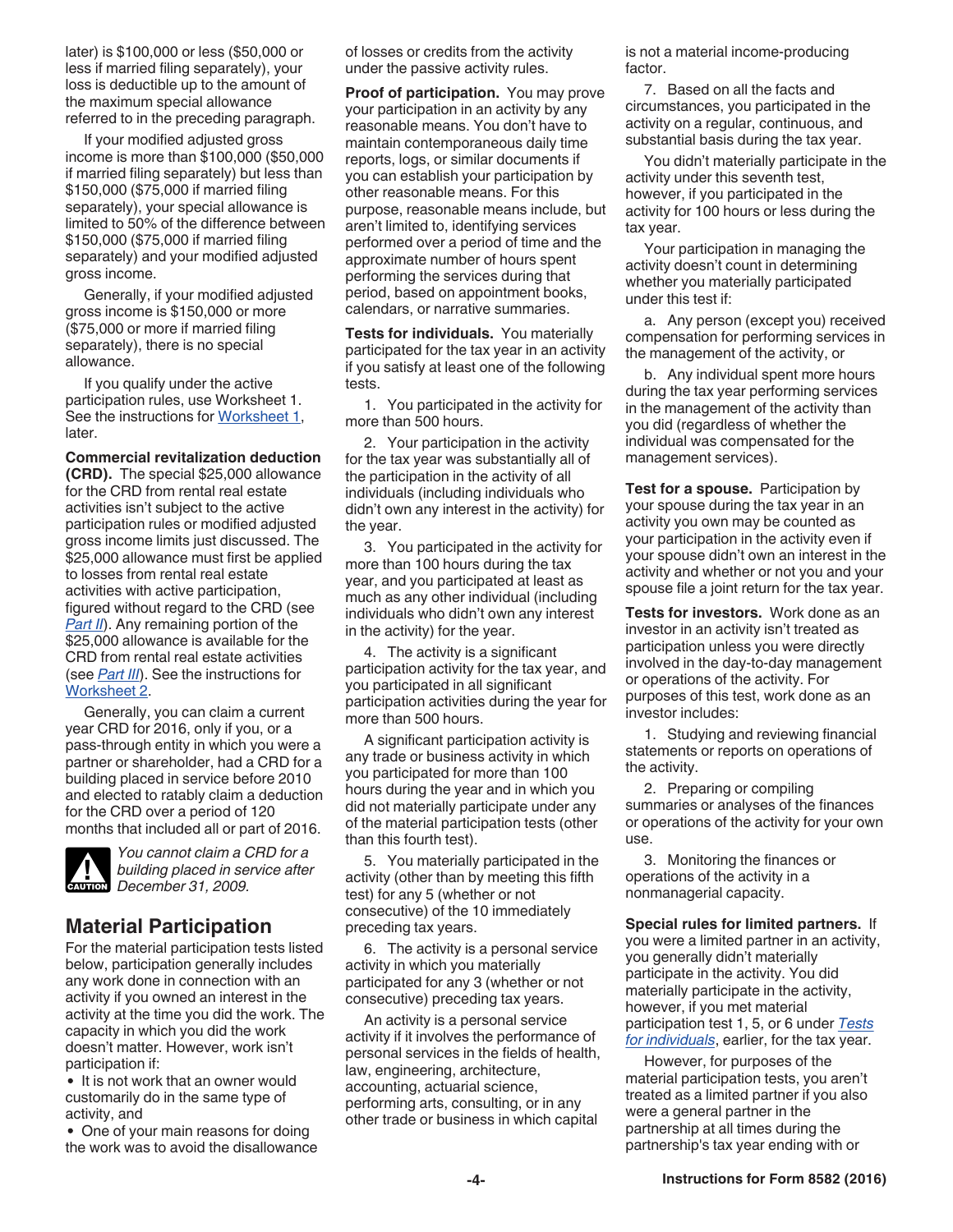<span id="page-4-0"></span>within your tax year (or, if shorter, during the portion of the partnership's tax year in which you directly or indirectly owned your limited partner interest).

A limited partner's share of an electing large partnership's taxable income or loss from all trade or business and rental activities is treated as income or loss from the conduct of a single passive trade or business activity.

**Special rules for certain retired or disabled farmers and surviving spouses of farmers.** Certain retired or disabled farmers and surviving spouses of farmers are treated as materially participating in a farming activity if the

real property used in the activity would meet the estate tax rules for special valuation of farm property passed from a qualifying decedent. See Temporary Regulations section 1.469-5T(h)(2).

**Estates and trusts.** The PAL limitations apply in figuring the distributable net income and taxable income of an estate or trust. The rules for determining material participation for this purpose haven't yet been issued.

# **Grouping of Activities**

Generally, one or more trade or business activities or rental activities may be treated as a single activity if the activities make up an appropriate economic unit for the measurement of gain or loss under the passive activity rules.

Whether activities make up an appropriate economic unit depends on all the relevant facts and circumstances. The factors given the greatest weight in determining whether activities make up an appropriate economic unit are:

1. Similarities and differences in types of trades or businesses,

2. The extent of common control,

3. The extent of common ownership,

4. Geographical location, and

5. Interdependencies between or among the activities.

**Example.** You have a significant ownership interest in a bakery and a movie theater in Baltimore and in a bakery and a movie theater in Philadelphia. Depending on all the relevant facts and circumstances, there may be more than one reasonable method for grouping your activities. For instance, the following groupings may or may not be permissible:

• A single activity,

A movie theater activity and a bakery activity,

• A Baltimore activity and a

- Philadelphia activity, or
- Four separate activities.

Once you choose a grouping under these rules, you must continue using that grouping in later tax years unless it is determined that the original grouping was clearly inappropriate or a material change in the facts and circumstances makes it clearly inappropriate.

The IRS may regroup your activities if your grouping fails to reflect one or more appropriate economic units and one of the primary purposes of your grouping is to avoid the passive activity limitations.

**Limitation on grouping certain activities.** The following activities may not be grouped together.

1. A rental activity with a trade or business activity unless the activities being grouped together make up an appropriate economic unit and:

a. The rental activity is insubstantial relative to the trade or business activity or vice versa, or

b. Each owner of the trade or business activity has the same proportionate ownership interest in the rental activity. If so, the portion of the rental activity involving the rental of property used in the trade or business activity may be grouped with the trade or business activity.

2. An activity involving the rental of real property with an activity involving the rental of personal property (except personal property provided in connection with the real property or vice versa).

3. Any activity with another activity in a different type of business and in which you hold an interest as a limited partner or as a limited entrepreneur (as defined in section 464(e)(2)) if that other activity engages in holding, producing, or distributing motion picture films or videotapes; farming; leasing section 1245 property; or exploring for or exploiting oil and gas resources or geothermal deposits.

#### **Activities conducted through partnerships, S corporations, and C corporations subject to section 469.**

Once a partnership or corporation determines its activities under these rules, a partner or shareholder may use these rules to group those activities with:

• Each other,

Activities conducted directly by the partner or shareholder, or

Activities conducted through other partnerships and corporations.

A partner or shareholder may not treat as separate activities those activities grouped together by the partnership or corporation.

## **Regrouping Due to Net Investment Income Tax**

You may be able to regroup your activities, as described below, if you're subject to the Net Investment Income Tax (NIIT) for the first time. For detailed information, see Regulations section 1.469-11(b)(3)(iv).

**Regrouping on an original return.** 

Under the NIIT fresh start election, you may regroup for the first tax year you are subject to the NIIT (without regard to the effect of regrouping). You may regroup only once under this election and that regrouping will apply to the tax year for which you regroup and all future tax years. You are eligible to regroup if:

1. You were not previously subject to the Net Investment Income Tax;

2. The amount you would have entered on Form 8960, line 12, without the regrouping, would have been greater than zero; and

3. The amount you would have entered on Form 8960, line 13, without the regrouping, would have been greater than the amount you would have entered on Form 8960, line 14, without the regrouping.

**Regrouping on an amended return.** 

You may regroup your activities on an amended tax return, but only if you were not subject to the Net Investment Income Tax on your original return (or previously amended return). You are eligible if:

1. You were not previously subject to the Net Investment Income Tax for the tax year for which you are filing an amended return or any prior tax year;

2. The changes on the amended return cause you to be subject to the NIIT for the first time beginning in the taxable year for which you are amending the return;

3. The limitation period for assessments under Code section 6501 hasn't ended;

4. The changes on your amended return cause the amount on Form 8960, line 12, of your amended return to be greater than zero; and

5. The changes on your amended return cause the amount on Form 8960, line 13, of your amended return to be greater than the amount entered on Form 8960, line 14.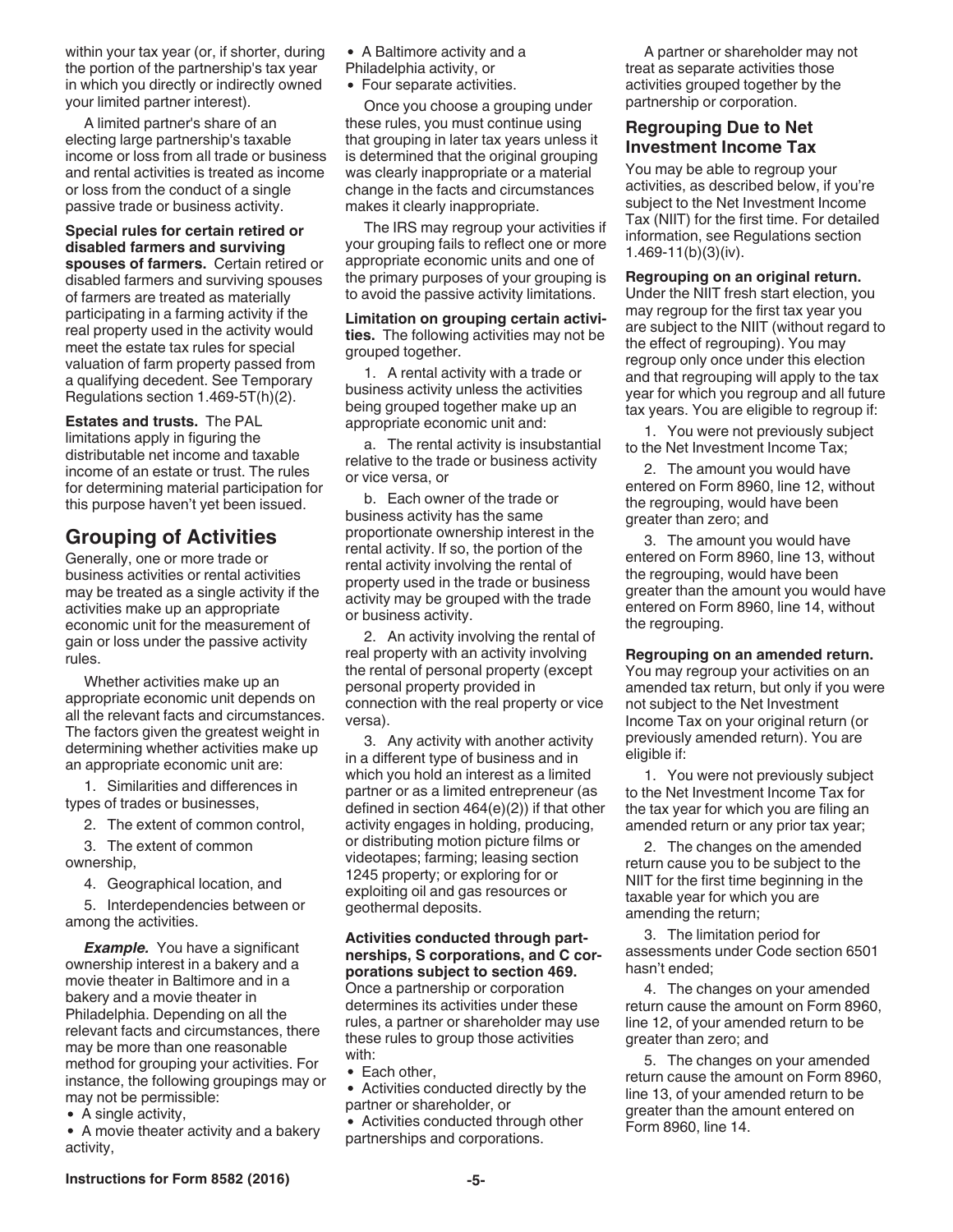<span id="page-5-0"></span>This rule applies equally to changes to modified adjusted gross income or net investment income upon an IRS examination.

**Manner of regrouping.** If you regroup your activities under this rule, you must attach to your original or amended return, as applicable, a statement that satisfies the requirements described in *Regrouping* under *Disclosure Requirement*, later.

#### **Disclosure Requirement**

For tax years beginning after January 24, 2010, the following disclosure requirements for groupings apply. You are required to report certain changes to your groupings that occur during the tax year to the IRS. If you fail to report these changes, each trade or business activity or rental activity will be treated as a separate activity. You will be considered to have made a timely disclosure if you filed all affected income tax returns consistent with the claimed grouping and make the required disclosure on the income tax return for the year in which you first discovered the failure to disclose. If the IRS discovered the failure to disclose, you must have reasonable cause for not making the required disclosure. For more information on disclosure requirements, see Revenue Procedure 2010-13 available at *[www.irs.gov/irb/](https://www.irs.gov/irb/2010-04_IRB/ar15.html) [2010-04\\_IRB/ar15.html](https://www.irs.gov/irb/2010-04_IRB/ar15.html)*.

**New grouping.** You must file a written statement with your original income tax return for the first tax year in which two or more activities are originally grouped into a single activity. The statement must provide the names, addresses, and employer identification numbers (EINs), if applicable, for the activities being grouped as a single activity. In addition, the statement must contain a declaration that the grouped activities make up an appropriate economic unit for the measurement of gain or loss under the passive activity rules.

**Addition to an existing grouping.**  You must file a written statement with your original income tax return for the tax year in which you add a new activity to an existing group. The statement must provide the name, address, and EIN, if applicable, for the activity that is being added and for the activities in the existing group. In addition, the statement must contain a declaration that the activities make up an appropriate economic unit for the measurement of gain or loss under the passive activity rules.

**Regrouping.** You must file a written statement with your original income tax return for the tax year in which you regroup the activities. The statement must provide the names, addresses, and EINs, if applicable, for the activities that are being regrouped. If two or more activities are being regrouped into a single activity, the statement must contain a declaration that the regrouped activities make up an appropriate economic unit for the measurement of gain or loss under the passive activity rules. In addition, the statement must contain an explanation of the material change in the facts and circumstances that made the original grouping clearly inappropriate.

## **Passive Activity Income and Deductions**

Take into account only passive activity income and passive activity deductions to figure your net income or net loss from all passive activities or any passive activity.

If your passive activity is reported on Schedule C, C-EZ, E, or F, and the activity has no prior year unallowed losses or any gain or loss from the disposition of assets or an interest in the activity, take into account only the passive activity income and passive activity deductions from the activity to figure the amount to enter on Form 8582 and the worksheets.

If you own an interest in a passive activity through a partnership or an S corporation, the partnership or S corporation will generally provide you with the net income or net loss from the passive activity. If, however, the partnership or S corporation must state an item of gross income or deduction separately to you, and the gross income or deduction is passive activity gross income or a passive activity deduction (respectively), include that amount in the net income or net loss entered on Form 8582 and the worksheets.

*The partnership or S corporation does not have a*  **Proposition** does not have **cord of your prior year** *unallowed losses from the passive activities of the partnership or S corporation. If you had prior year unallowed losses from these activities, they can be found in column (c) of your 2015 Worksheet 5.*

#### **Passive Activity Income**

To figure your overall gain or loss from all passive activities or any passive activity, take into account only passive activity income. Don't enter income that is not passive activity income on Form 8582 or the worksheets.

Passive activity income includes all income from passive activities (with certain exceptions described in Temporary Regulations section 1.469-2T(c)(2) and Regulations section 1.469-2(c)(2)), including gain from the disposition of an interest in a passive activity and from the disposition of property used in a passive activity at the time of the disposition.

Passive activity income doesn't include the following.

• Income from an activity that isn't a passive activity.

• Portfolio income, including interest (other than self-charged interest treated as passive activity income, discussed later), dividends, annuities, and royalties not derived in the ordinary course of a trade or business, and gain or loss from the disposition of property that produces portfolio income or is held for investment (see section 163(d)(5)). See Temporary Regulations section  $1.469 - 2T(c)(3)$ .

Alaska Permanent Fund dividends.

• Personal service income, including salaries, wages, commissions, self-employment income from trade or business activities in which you materially participated for the tax year, deferred compensation, taxable social security and other retirement benefits, and payments from partnerships to partners for personal services. See Temporary Regulations section 1.469-2T(c)(4).

• Income from positive section 481 adjustments allocated to activities other than passive activities. See Temporary Regulations section 1.469-2T(c)(5).

• Income or gain from investments of working capital.

• Income from an oil or gas property if you treated any loss from a working interest in the property for any tax year beginning after 1986 as a nonpassive loss under the rule excluding working interests in oil and gas wells from passive activities (see item 3 under *[Activities That Are Not Passive](#page-1-0)* 

*[Activities](#page-1-0),* earlier). See Regulations section 1.469-2(c)(6).

• Any income from intangible property if your personal efforts significantly contributed to the creation of the property.

• Any income treated as not from a passive activity under Temporary Regulations section 1.469-2T(f) and Regulations section 1.469-2(f). See *[Recharacterization of Passive Income](#page-6-0)*, later.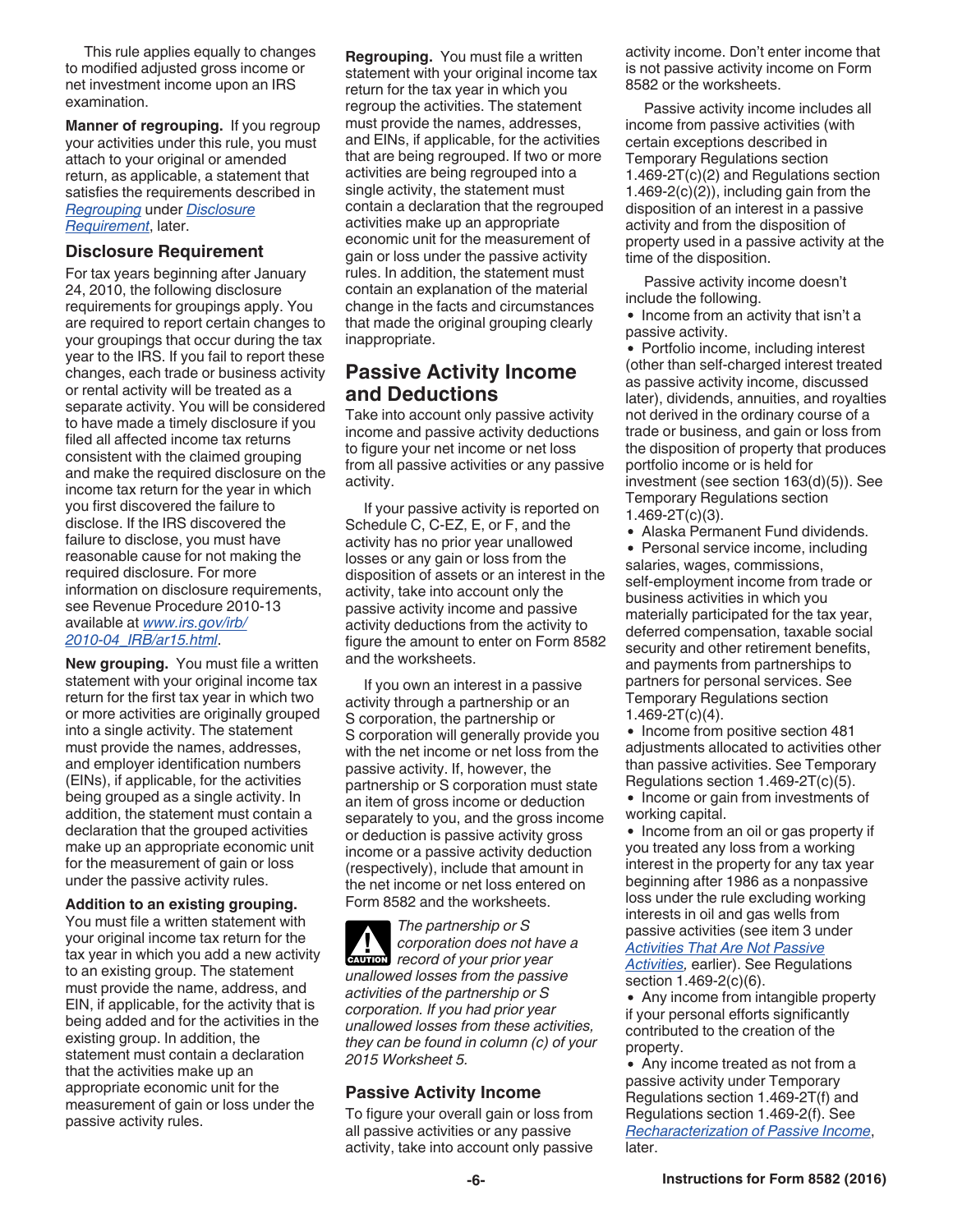<span id="page-6-0"></span>Overall gain from any interest in a PTP (see item 2 under *[Passive activity](#page-12-0)  [loss rules for partners in PTPs,](#page-12-0)* later).

• State, local, and foreign income tax refunds.

• Income from a covenant not to compete.

Any reimbursement of a casualty or theft loss included in income as recovery of all or part of a prior year loss deduction if the deduction for the loss was not treated as a passive activity deduction.

Cancellation of debt income to the extent that at the time the debt was discharged, the debt wasn't properly allocable under Temporary Regulations section 1.163-8T to passive activities.

#### **Recharacterization of Passive Income**

Certain income from passive activities must be recharacterized and excluded from passive activity income. The amount of income recharacterized equals the net income from the sources given below. If during the tax year you received net income from any of these sources (either directly or through a partnership or an S corporation), see Pub. 925 to find out how to report net income or loss from these sources. For more information, see Temporary Regulations section 1.469-2T(f) and Regulations section 1.469-2(f).

Income from the following sources may be subject to the net income recharacterization rules.

• Significant participation passive activities defined in item 4 under *[Tests](#page-3-0) [for individuals](#page-3-0)*, earlier.

• Rental of property if less than 30% of the unadjusted basis of the property is subject to depreciation.

• Passive equity-financed lending activities.

• Rental of property incidental to a development activity.

• Rental of property to a nonpassive activity.

Acquisition of an interest in a pass-through entity that licenses intangible property.

#### **Passive Activity Deductions**

To figure your overall gain or overall loss from all passive activities or any passive activity, take into account only passive activity deductions.

Passive activity deductions include all deductions from activities that are passive activities for the current tax year and all deductions from passive activities that were disallowed under the PAL rules in prior tax years and carried

forward to the current tax year. See Regulations section 1.469-1(f)(4).

Passive activity deductions include any loss from a disposition of property used in a passive activity at the time of the disposition and any loss from a disposition of less than your entire interest in a passive activity. See *Dispositions*, later, for the treatment of losses upon disposition of your entire interest in an activity.

Passive activity deductions don't include the following.

Deductions for expenses (other than interest expense) that are clearly and directly allocable to portfolio income.

Qualified home mortgage interest, capitalized interest expenses, and other interest expenses (except self-charged interest treated as a passive activity deduction (discussed next) and interest expenses properly allocable to passive activities).

Losses from dispositions of property that produce portfolio income or property held for investment.

State, local, and foreign income taxes.

Miscellaneous itemized deductions that may be disallowed under section 67.

Charitable contribution deductions.

• Net operating loss deductions, percentage depletion carryovers under section 613A(d), and capital loss carryovers.

Deductions and losses that would have been allowed for tax years beginning before 1987, but for basis or at-risk limitations.

• Net negative section 481 adjustments allocated to activities other than passive activities. See Temporary Regulations section 1.469-2T(d)(7).

Deductions for losses from fire, storm, shipwreck, or other casualty or from theft if losses similar in cause and severity do not recur regularly in the activity.

• The deduction allowed for the deductible part of self-employment taxes.

## **Self-Charged Interest**

Certain self-charged interest income or deductions may be treated as passive activity gross income or passive activity deductions if the loan proceeds are used in a passive activity. Generally, self-charged interest income and deductions result from loans between you and a partnership or S corporation in which you had a direct or indirect ownership interest. This includes both loans you made to the partnership or

S corporation and loans the partnership or S corporation made to you. It also includes loans from one partnership or S corporation to another partnership or S corporation if each owner in the borrowing entity has the same proportional ownership interest in the lending entity.

The self-charged interest rules don't apply to your interest in a partnership or S corporation if the entity made an election under Regulations section 1.469-7(g) to avoid the application of these rules. For more details on the self-charged interest rules, see Regulations section 1.469-7.

# **Former Passive Activities**

A former passive activity is any activity that was a passive activity in a prior tax year but isn't a passive activity in the current tax year. A prior year unallowed loss from a former passive activity is allowed to the extent of current year income from the activity.

If current year net income from the activity is less than or equal to the prior year unallowed loss, enter the prior year unallowed loss and any current year net income from the activity on Form 8582 and the applicable worksheets.

If current year net income from the activity is more than the prior year unallowed loss from the activity, enter the prior year unallowed loss and the current year net income up to the amount of prior year unallowed loss on Form 8582 and the applicable worksheets.

If the activity has a net loss for the current year, enter the prior year unallowed loss (but not the current year loss) on Form 8582 and the applicable worksheets.

To report a disposition of a former passive activity, follow the rules under *Dispositions,* next.

# **Dispositions**

## **Disposition of an Entire Interest**

If you disposed of your entire interest in a passive activity or a former passive activity to an unrelated person in a fully taxable transaction during the tax year, your losses allocable to the activity for the year are not limited by the PAL rules.

A fully taxable transaction is a disposition in which you recognize all realized gain or loss.

If you are using the installment method to report this kind of disposition,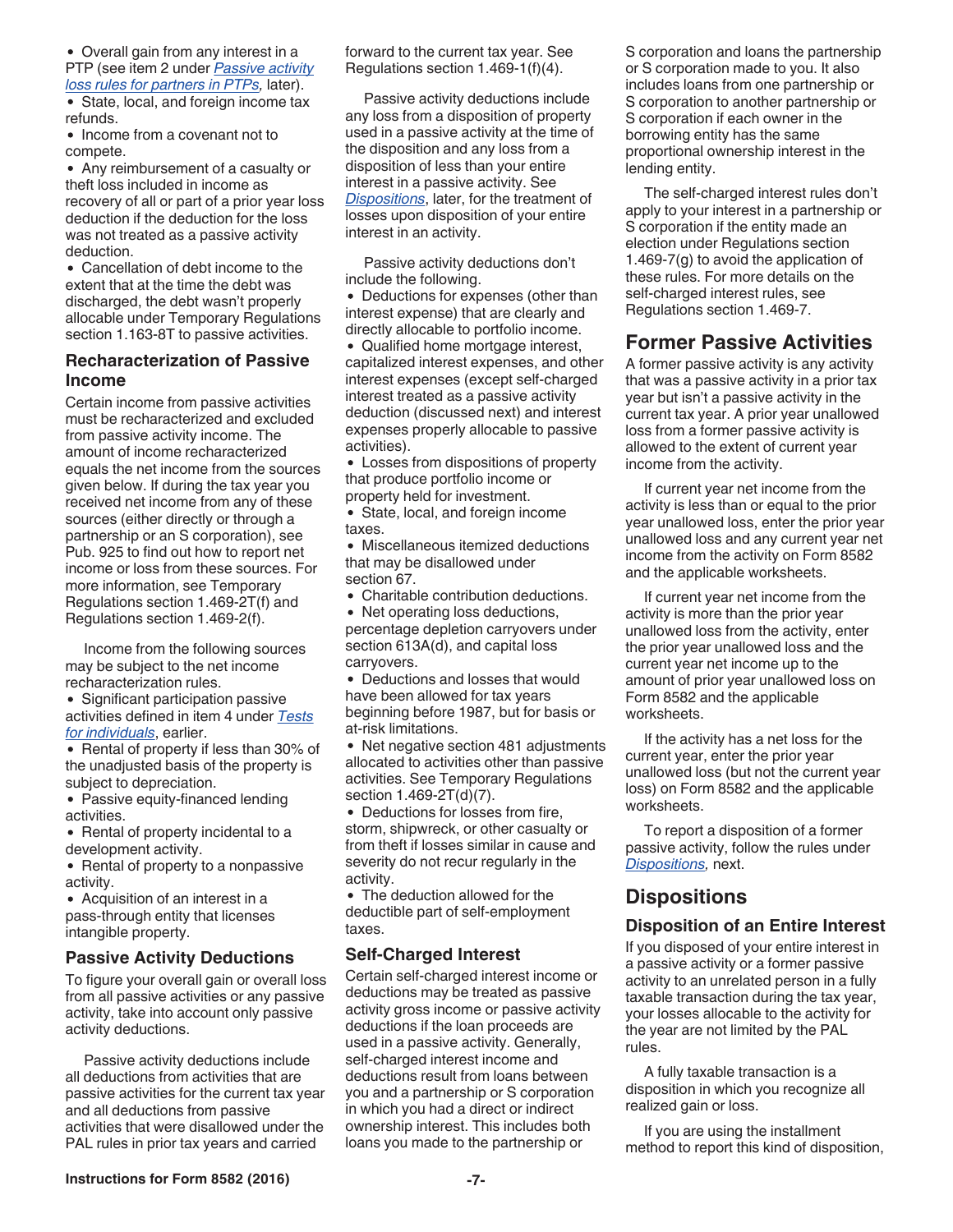<span id="page-7-0"></span>figure the loss for the current year that isn't limited by the PAL rules by multiplying your overall loss (which does not include losses allowed in prior years) by the following fraction:

Gain recognized in the current year

Unrecognized gain as of the beginning of the current year

A partner in a PTP is not treated as having disposed of an entire interest in an activity of a PTP until there is an entire disposition of the partner's interest in the PTP.

#### **Reporting an Entire Disposition on Form 4797 or Form 8949**

If you completely dispose of your entire interest in a passive activity or a former passive activity, you may have to report net income or loss and prior year unallowed losses from the activity. All the net income and losses are reported on the forms and schedules normally used.

Combine all income and losses (including any prior year unallowed losses) from the activity for the tax year to see if you have an overall gain or loss.

If you have an overall gain, report the income, losses, and prior year unallowed losses on Worksheet 1, 2, or 3.

If you have an overall gain and this is a former passive activity, report all income and losses (including any prior year unallowed losses) on the forms and schedules normally used and do not use Form 8582.

If you have an overall loss when you combine the income and losses, don't use the worksheets or Form 8582 for the activity. All losses (including prior year unallowed losses) are allowed in full. Report the income and losses on the forms and schedules normally used.

An overall loss from an entire disposition of a passive activity is a nonpassive loss if you have an aggregate loss from all other passive activities. When figuring your modified adjusted gross income for line 7 of Form 8582, be sure to take into account the overall loss from the disposition of the activity.

*Example 1. Activity with overall gain.* You sell your entire interest in a rental real estate activity in which you actively participated for a gain of

\$15,525. \$7,300 of the gain is section 1231 gain reported on Form 4797, Part I, and \$8,225 is ordinary recapture income reported on Form 4797, Part II. On line 22 of Schedule E (Form 1040), you report a total loss of \$15,450, which includes a current year \$2,800 net loss and a \$12,650 prior year unallowed loss. You have an overall gain from the disposition  $(\$15,525 - \$15,450 = \$75)$ .

Because you had an overall gain, you make the following entries on Worksheet 1. You enter the \$15,525 gain on the disposition in column (a), the current year loss of \$2,800 in column (b), and the prior year unallowed loss of \$12,650 in column (c).

*Example 2. Activity with overall*  **loss.** You sell your entire interest in an oil and gas limited partnership that was your only passive activity for a gain of \$2,000. You have a current year Schedule E loss of \$3,330 and a Schedule E prior year unallowed loss of \$1,115.

Because you have an overall loss of \$2,445 after combining the gain and losses, none of the amounts are entered on Worksheet 3 or on Form 8582.

You enter the net loss plus the prior year unallowed loss  $($3,330 + $1,115 =$ \$4,445) on Schedule E, Part II, column (h), and the \$2,000 gain on the sale on Form 8949, in either Part I or Part II, depending on how long you held the partnership interest.

### **Disposition of Less Than an Entire Interest**

Gains and losses from the disposition of less than an entire interest in an activity are treated as part of the net income or net loss from the activity for the current year.

*A disposition of less than substantially all of an entire*  **k** substantially all of an entire<br> **CAUTION** interest doesn't trigger the *allowance of prior year unallowed losses.*

### **Disposition of Substantially All of an Activity**

You may treat the disposition of substantially all of an activity as a separate activity if you can prove with reasonable certainty:

1. The prior year unallowed losses, if any, allocable to the part of the activity disposed of, and

2. The net income or loss for the year of disposition allocable to the part of the activity disposed of.

# **Specific Instructions**

## **Part I—2016 Passive Activity Loss**

Use Part I to combine the net income and net loss from all passive activities to determine if you have a passive activity loss (PAL) for 2016. Use Worksheets 1, 2, and 3 to determine the entries for lines 1–3 of Part I, as follows.

Worksheet 1 is used for rental real estate activities with active participation.

• Worksheet 2 is used for commercial revitalization deductions (CRDs) from rental real estate activities (with or without active participation).

Worksheet 3 is used for all other passive activities.

*If you need additional lines for any of the worksheets, you can either attach copies of page 2 or 3, whichever is applicable, or your own schedule that is in the same format as the worksheet.* **TIP**

### **Worksheet 1**

Individuals and qualifying estates who actively participated in rental real estate activities must include the income or loss from those activities in Worksheet 1 to figure the amounts to enter on lines 1a through 1c of Form 8582. Don't include any commercial revitalization deductions (CRDs) from these activities in the net income or loss reported in Worksheet 1.

Don't enter a prior year unallowed loss in column (c) of Worksheet 1 unless you actively participated in the activity in both the year the loss arose and the current tax year. If you didn't actively participate in both years, enter the prior year unallowed loss in column (c) of Worksheet 3.

*Married individuals who file separate returns and lived with*  **z** separate returns and lived with their spouses at any time during *the tax year don't qualify under the active participation rule and must use Worksheet 3 instead of Worksheet 1.*

**Column (a).** Enter the current year net income from each activity. Enter the total of column (a) on line 1a of Form 8582.

*Example.* A Schedule E rental activity has current year profit of \$5,000 and a Form 4797 gain of \$2,000. You enter \$7,000 in column (a).

**Column (b).** Enter the current year net loss for each activity. Don't enter any prior year unallowed losses in this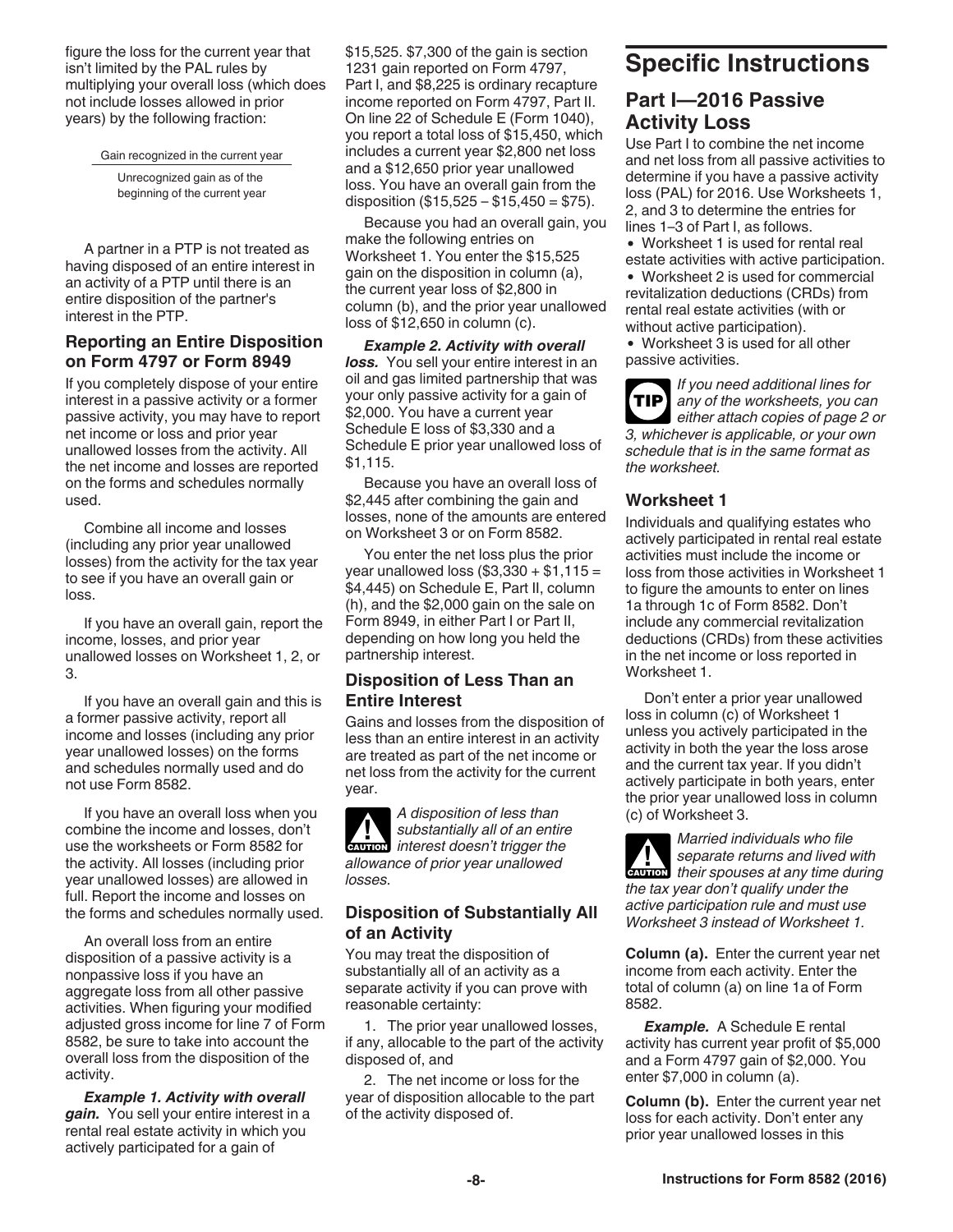<span id="page-8-0"></span>column. Enter the total of column (b) on line 1b of Form 8582.

If an activity has net income on one form or schedule and a net loss on another form or schedule, report the net amounts separately in columns (a) and (b) of Worksheet 1.

*Example.* A Schedule E rental activity has current year income of \$1,000 on line 21 of Schedule E and a current year Form 4797 loss of \$4,500. You enter \$1,000 in column (a) and (\$4,500) in column (b).

**Column (c).** Enter the prior year unallowed losses for each activity. You find these amounts on Worksheet 5, column (c), of your 2015 Form 8582. Enter the total of column (c) from your 2016 Worksheet 1 on line 1c of Form 8582.

**Columns (d) and (e).** Combine income and losses in columns (a) through (c) for each activity, and either enter the overall gain for the activity in column (d) or enter the overall loss for the activity in column (e). Don't enter amounts from columns (d) and (e) on Form 8582. These amounts will be used when Form 8582 is completed to figure the loss allowed for the current year.

#### **Worksheet 2**

Use Worksheet 2 to figure the amount to enter on lines 2a and 2b for the commercial revitalization deduction (CRD) from rental real estate activities (see *[Commercial revitalization](#page-3-0)  [deduction \(CRD\)](#page-3-0)* under *Special Allowance for Rental Real Estate Activities*, earlier).



*You cannot claim a CRD for a building placed in service after*  **building placed in se**<br> **December 31, 2009.** 

Don't include the following amounts on Worksheet 2.

• Income or other deductions from the same activity. Instead, report any net income or net loss from the activity, except for the CRD, in Worksheet 1 if you actively participated in the activity or in Worksheet 3 if you did not actively participate.

• Any CRD from passive activities other than rental real estate activities. Instead, report these deductions as part of the net income or loss from the passive activity in Worksheet 3.

**Column (a).** Enter the current year CRD from each rental real estate activity. You can generally claim a current year CRD for 2016, only if you, or a pass-through entity in which you were a partner or shareholder, had a

CRD for a building placed in service before 2010 and elected to ratably claim a deduction for the CRD over a period of 120 months that included all or part of 2016. Enter the total of column (a) on line 2a of Form 8582.

**Column (b).** Enter the prior year unallowed CRD for each rental real estate activity. Enter the total of column (b) on line 2b of Form 8582.

**Column (c).** Combine the amounts in columns (a) and (b) for each activity and enter the overall loss for the activity in column (c). These amounts will be used when Form 8582 is completed to figure the loss allowed for the current year.

#### **Worksheet 3**

Use Worksheet 3 to figure the amounts to enter on lines 3a through 3c for:

• Passive trade or business activities,

Passive rental real estate activities that do not qualify for the special allowance (but do not include CRDs reported in Worksheet 2), and

• Rental activities other than rental real estate activities.

**Column (a).** Enter the current year net income for each activity. Enter the total of column (a) on line 3a of Form 8582. (See the example under *[Column \(a\)](#page-7-0)* for Worksheet 1, earlier.)

**Column (b).** Enter the current year net loss for each activity. Enter the total of column (b) on line 3b of Form 8582. (See the example under *[Column \(b\)](#page-7-0)* for Worksheet 1, earlier.)

**Column (c).** Enter the unallowed losses for the prior years for each activity. You find these amounts on Worksheet 5, column (c), of your 2015 Form 8582. Enter the total of column (c) from your 2016 Worksheet 3 on line 3c of Form 8582.

**Columns (d) and (e).** Combine income and losses in columns (a) through (c) for each activity, and either enter the overall gain for the activity in column (d) or enter the overall loss for the activity in column (e). Don't enter amounts from columns (d) and (e) on Form 8582. These amounts will be used when Form 8582 is completed to figure the loss allowed for the current year.

## **Part II—Special Allowance for Rental Real Estate Activities With Active Participation**

Use Part II to figure the maximum amount of rental loss allowed if you have an overall loss on line 1d from your rental real estate activities you actively participated in during 2016.

*If you are claiming both the premium tax credit (PTC) and*  **z** premium tax credit (PTC) and<br>self-employed health insurance *deduction (SEHID) and lines 1d and 4 of Form 8582 are both losses, see*  Self-Employed Health Insurance Deduction and PTC *in Pub. 974. You will have to complete worksheets in Pub. 974 before you complete Part II of Form 8582.*

Enter all numbers in Part II as positive amounts (that is, greater than zero).

*Example.* Line 5 has a loss of \$42,000 (reported as a positive amount) and line 9 is \$25,000. You enter \$25,000 on line 10 (the smaller of line 5 or line 9, both treated as positive amounts).

*Married persons filing separate returns who lived with their*  **z** *spouses at any time during the year aren't eligible for the special allowance. They must enter -0- on line 10 and go to line 15.*

**Line 5.** Enter on line 5 the smaller of the loss on line 1d or the loss on line 4.

*Example.* Line 1d has a loss of \$3,000, line 2c is zero, and line 3d has a gain of \$100. The combined loss on line 4 is \$2,900. You enter \$2,900 as a positive number on line 5 (the smaller of the loss on line 1d or the loss on line 4).

**Line 6.** Married persons filing separate returns who lived apart from their spouses at all times during the year must enter \$75,000 on line 6 instead of \$150,000.

**Line 7.** To figure modified adjusted gross income, combine all the amounts used to figure adjusted gross income except don't take into account:

• Passive income or loss included on Form 8582,

Any rental real estate loss allowed to real estate professionals (defined under *[Activities That Are Not Passive](#page-1-0) [Activities](#page-1-0),* earlier),

• Any overall loss from a PTP,

The taxable amount of social security and tier 1 railroad retirement benefits,

- Deductible contributions to traditional individual retirement accounts (IRAs) and section 501(c)(18) pension plans,
- The domestic production activities deduction, The deduction allowed for the

deductible part of self-employment taxes,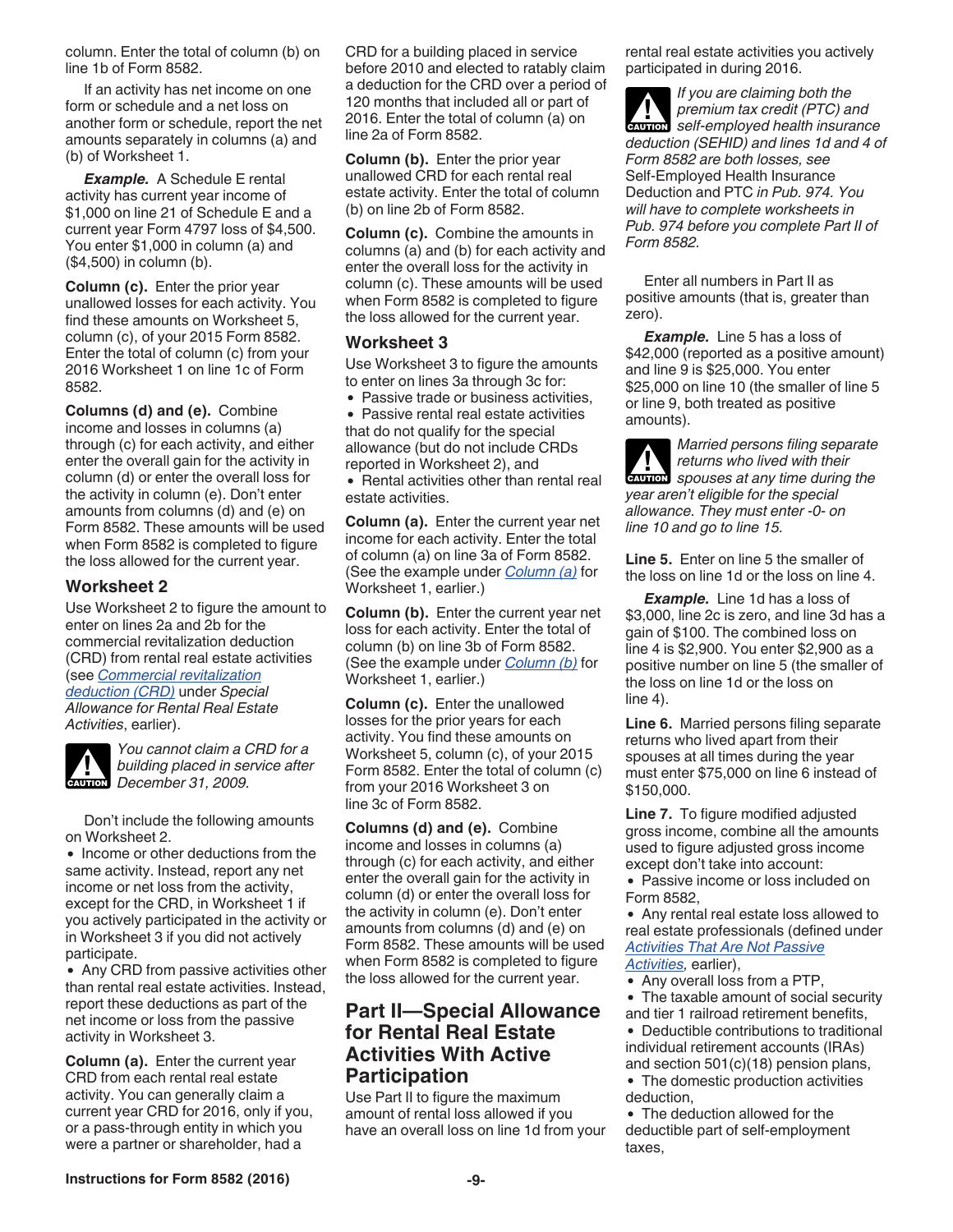<span id="page-9-0"></span>• The exclusion from income of interest from series EE and I U.S. savings bonds used to pay higher education expenses,

The exclusion of amounts received under an employer's adoption assistance program,

• The student loan interest deduction, or

The tuition and fees deduction.

Include in modified adjusted gross income any portfolio income and expenses that are clearly and directly allocable to portfolio income. Also include any income that is treated as nonpassive income, such as overall gain from a PTP and net income from an activity or item of property subject to the recharacterization of passive income rules.

When figuring modified adjusted gross income, include any overall loss from the entire disposition of a passive activity (considered a nonpassive loss).

*Example.* Your adjusted gross income on line 37 of Form 1040 is \$92,000, and you have taxable social security benefits of \$5,500 on line 20b. Your modified adjusted gross income is \$86,500 (\$92,000 – \$5,500).

**Line 9.** Don't enter more than \$12,500 on line 9 if you are married filing a separate return and you and your spouse lived apart at all times during the year.

## **Part III—Special Allowance for Commercial Revitalization Deductions From Rental Real Estate Activities**

Use Part III to figure the maximum commercial revitalization deduction (CRD) allowed from a rental real estate activity.

Enter all numbers in Part III as positive amounts (that is, greater than zero.)



*Married persons filing separate returns who lived with their*  **z** *spouses at any time during the* 

*year aren't eligible for the special allowance. They must enter -0- on line 14 and go to line 15.*

**Line 11.** Enter \$12,500 (reduced by the amount, if any, on line 10) on line 11 if you are married filing a separate return and you and your spouse lived apart at all times during the year.

# **Part IV—Total Losses Allowed**

Use Part IV to figure the amount of the losses from all passive activities (as determined in Part I) allowed for 2016.

**Line 16.** Use the worksheets on Form 8582 and the following instructions for those worksheets to figure the unallowed loss to be carried forward and the allowed loss to report on your forms and schedules for 2016.

#### **Worksheets 1, 2, and 3**

Worksheets 1 and 3, columns (d) and (e), show whether an activity had an overall gain or loss. Worksheet 2, column (c), shows the CRDs from rental real estate activities. If you have activities that show overall gain in column (d) of Worksheet 1 or 3, report all the income and losses listed in columns (a), (b), and (c) for those activities on the proper forms and schedules, including Form 8582.

If you have activities that show an overall loss in column (e) of Worksheet 1 or 3 or column (c) of Worksheet 2, you must allocate your allowed loss on line 16 of Form 8582 to those activities by completing Worksheets 4, 5, and 6 or 7.

Complete Worksheet 4 only if you entered an amount (other than zero) on line 10 or 14 of Form 8582. Otherwise, skip Worksheet 4 and complete Worksheet 5 for all activities in Worksheet 1 or 3 that have overall losses in column (e) and all activities in Worksheet 2.

#### **Worksheet 4**

Use Worksheet 4 to allocate the special allowance on line 10 or line 14 of Form 8582 among your rental real estate activities.

In the first column of Worksheet 4, enter the name of each activity. In the second column, enter the form or schedule and line number on which the loss will be reported.

**Example.** You receive a Schedule K-1 from partnership P that reports losses from two rental real estate activities, Activity X and Activity Y. The losses from partnership P are reported on line 28A of Schedule E. In the first two columns of Worksheet 4, enter:

| <b>Name of Activity</b> | <b>Form or Schedule</b> |  |
|-------------------------|-------------------------|--|
| Activity X              | Sch E, line 28A         |  |
| <b>Activity Y</b>       | Sch E, line 28A         |  |

If the loss from an activity is reported in more than one place, identify both locations in the second column (for example, Sch E, line 28A/Form 4797, line 2). If you need additional space, show this information on an attached statement.

Enter all activities with overall losses from Worksheets 1 and 2 as follows.

• If you entered an amount on line 10, list on Worksheet 4 all activities with an overall loss in column (e) of Worksheet 1.

• If you entered an amount on line 14, list on Worksheet 4 all activities with an overall loss in column (c) of Worksheet 2.

• If you entered amounts on both lines 10 and 14 of Form 8582, you must complete two separate Worksheets 4. For the second worksheet, you either may attach an extra copy of page 2 of Form 8582 or your own schedule in the same format as Worksheet 4. On the first Worksheet 4, list all activities with an overall loss in column (e) of Worksheet 1. On the second Worksheet 4, list all activities with an overall loss in column (c) of Worksheet 2.

**Column (a).** Enter the overall loss from column (e) of Worksheet 1 or column (c) of Worksheet 2 for each activity.

**Column (b).** Divide each of the individual losses shown in column (a) by the total of all the losses in column (a) and enter this ratio for each activity in column (b). The total of all the ratios in column (b) must equal 1.00.

**Column (c).** Multiply each ratio in column (b) by the amount on line 10 or line 14 of Form 8582, and enter the results in column (c). The total of column (c) must be the same as line 10 or line 14 of Form 8582.

*Column (c) total is the same as column (a) total.* If the total losses in column (c) are the same as those in column (a), the losses in Worksheets 1 and 2 are allowed in full and aren't carried over to Worksheet 5. Report all amounts in columns (a), (b), and (c) of Worksheet 1 and columns (a) and (b) of Worksheet 2 on the proper forms and schedules.

*Column (c) total is less than column (a) total.* If the total losses in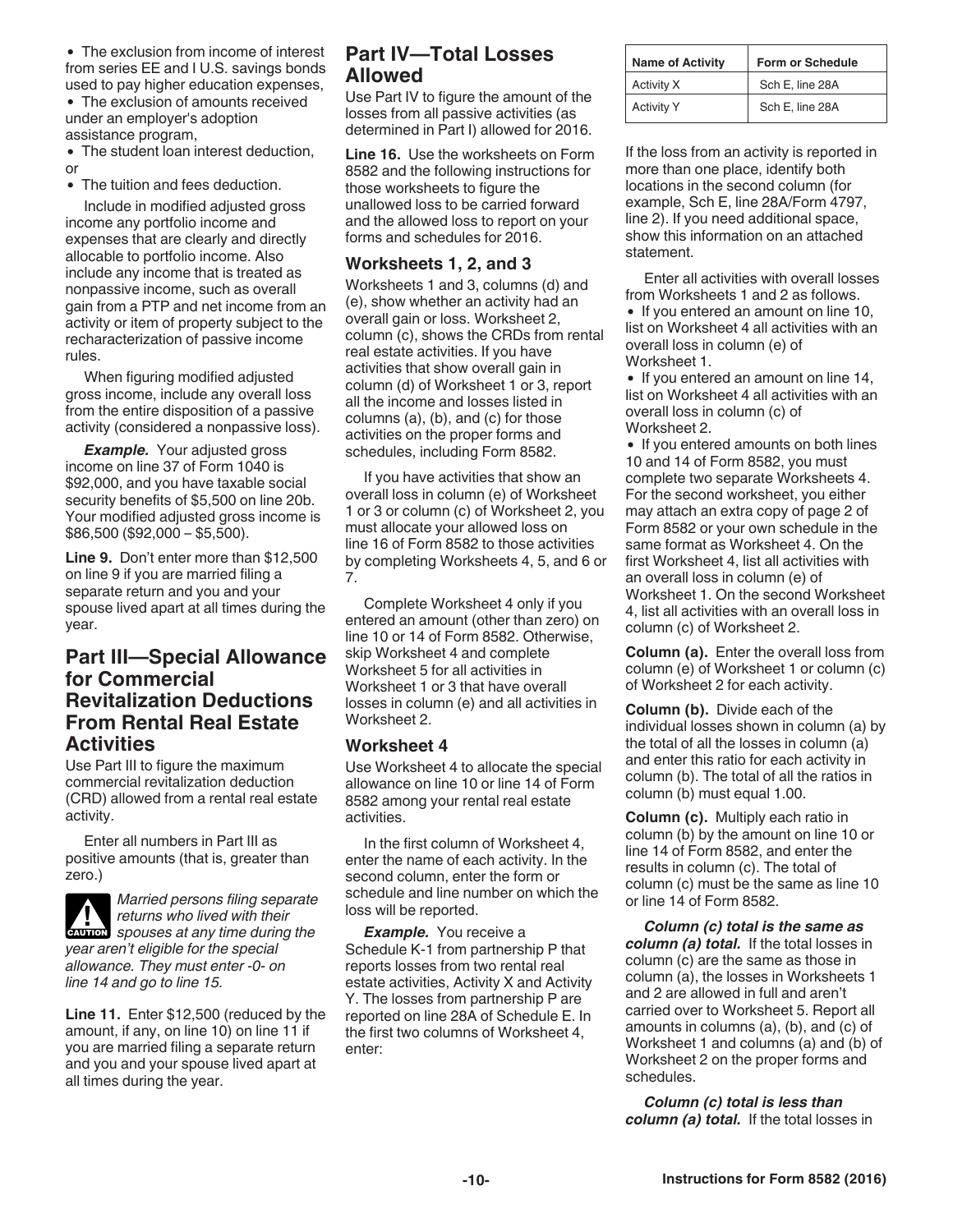column (c) are less than the total losses in column (a), complete column (d).

**Column (d).** Subtract column (c) from column (a) and enter the results in column (d). Also enter the amounts from column (d) of Worksheet 4 in column (a) of Worksheet 5.

#### **Worksheet 5**

Complete Worksheet 5 if any activities have an overall loss in column (e) of Worksheet 3 or losses in column (d) of Worksheet 4 (in column (e) of Worksheet 1 or column (c) of Worksheet 2 if you did not have to complete Worksheet 4).

On Worksheet 5, enter the name of each activity and the form or schedule and line number on which the loss will be reported. See the [example](#page-9-0) for Worksheet 4. Identify any deduction from Worksheet 2 on a separate line (even if the amount is from an activity also shown on Worksheet 1 or 3) and add "CRD" after the name of the activity.

**Column (a).** Enter the amounts, if any, from column (d) of Worksheet 4 (from column (e) of Worksheet 1 or column (c) of Worksheet 2 if you did not have to complete Worksheet 4). Also enter the losses, if any, from column (e) of Worksheet 3.

**Column (b).** Divide each of the individual losses shown in column (a) by the total of all the losses in column (a) and enter this ratio for each activity in column (b). The total of all the ratios must equal 1.00.

**Column (c).** Complete the following computation.

| A. Enter as a positive amount<br>line 4 of Form $8582$                     |  |
|----------------------------------------------------------------------------|--|
| <b>B.</b> Add lines 10 and 14 of<br>Form 8582 $\ldots$ $\ldots$            |  |
| C. Subtract line <b>B</b> from line<br>and the problems of the problems of |  |

Multiply each ratio in column (b) by the amount on line C above, and enter the result in column (c).

#### **Worksheets 6 and 7**

These worksheets figure your unallowed and allowed losses for each activity.

If you have losses from any activity that are reported on two or more different forms or schedules, use Worksheet 7 instead of Worksheet 6 for that activity.

Also use Worksheet 7 instead of Worksheet 6 for any activity with two or more transactions that are reported on the same form or schedule but must be separately identified for tax purposes. Transactions that must be separately identified include capital losses that are 28% rate losses and those that aren't.

**Note.** 28% rate gain or loss includes all collectibles gains and deductible long-term losses and section 1202 gain on the sale of qualified small business stock. See Instructions for Schedule D for details.

#### **Worksheet 6**

Use Worksheet 6 for any activity listed in Worksheet 5 if all the loss from that activity is reported on one form or schedule and no transactions need to be identified separately (as discussed in *Worksheet 7*, later). Also, see *Identification of Disallowed Passive Activity Deductions* in Pub. 925 for more information.

*Example.* You will report all the allowed loss from an activity listed in Worksheet 5 on Schedule E. Use Worksheet 6 to determine the allowed loss, even if part of the loss is a current year Schedule E loss and part of it is a prior year unallowed Schedule E loss.

On Worksheet 6, enter the name of each activity and the form or schedule and line number on which the loss is reported. See the [example](#page-9-0) for Worksheet 4. Identify each CRD from Worksheet 5 on a separate line and add "CRD" after the name of the activity.

**Column (a).** For each activity entered in Worksheet 6, enter the net loss plus the prior year unallowed loss for the activity. Figure this amount by adding the losses in columns (b) and (c) of Worksheets 1 and 3 or enter the loss from column (c) of Worksheet 2.

**Column (b).** For each activity entered in Worksheet 6, enter the amount from column (c) of Worksheet 5 for the activity. These are your unallowed losses for 2016. Keep a record of these amounts so the losses can be used to figure your PAL next year.

**Column (c).** Subtract column (b) from column (a). These amounts are the losses allowed for 2016 under the passive loss rules. Report the amounts in this column on the forms and schedules normally used, subject to any further limitations described in *[Coordination With Other Limitations](#page-0-0)*, earlier.

See the forms and schedules listed under *[How To Report Allowed Losses,](#page-11-0)*  later.

#### **Worksheet 7**

Use Worksheet 7 for any activity listed in Worksheet 5 that has losses that are reported on two or more different forms and schedules or are identified separately on the same form or schedule (for example, 28% rate and non-28%-rate capital losses reported on Form 8949). Worksheet 7 allocates the allowed and unallowed loss for the activity and allocates the allowed loss to the different forms or schedules (or where identified separately on the same form or schedule) used to report the losses.

Only losses that would cause a difference in tax liability if they were reported on a different form or schedule or are identified separately on the same form or schedule are kept separate. Those forms, schedules, and parts are:

- Schedules C, E, and F.
- Form 8949 (Parts I and II (28% rate losses and non-28%-rate losses)).

**Note.** You must generally make a separate entry in Form 8949, Part I or Part II, for each transaction reported. See the Instructions for Form 8949. Forms 4684 (Section B), 4797 (Parts I and II), and 4835.

Use a separate copy of Worksheet 7 for each activity for which you have losses reported on two or more different forms or schedules or which are identified separately on the same form or schedule.

On Worksheet 7, enter the form or schedule and line number on the dotted line above each line 1a (for example, Schedule D, line 12, to report a 28% rate loss from a partnership).

**Line 1a, column (a).** Enter the net loss plus any prior year unallowed loss from the activity that is reported on the same form or, in the case of Form 4797 and Form 8949, the same part.

If you have a Form 8949 28% rate loss and a Form 8949 non-28%-rate loss, see *[Example of Form 8949](#page-11-0) [transactions](#page-11-0),* later, before completing Worksheet 7.

**Line 1b, column (a).** Enter any net income from the activity that is reported on the same form or schedule (or on the same part of the same form or schedule) as the loss on line 1a, column (a).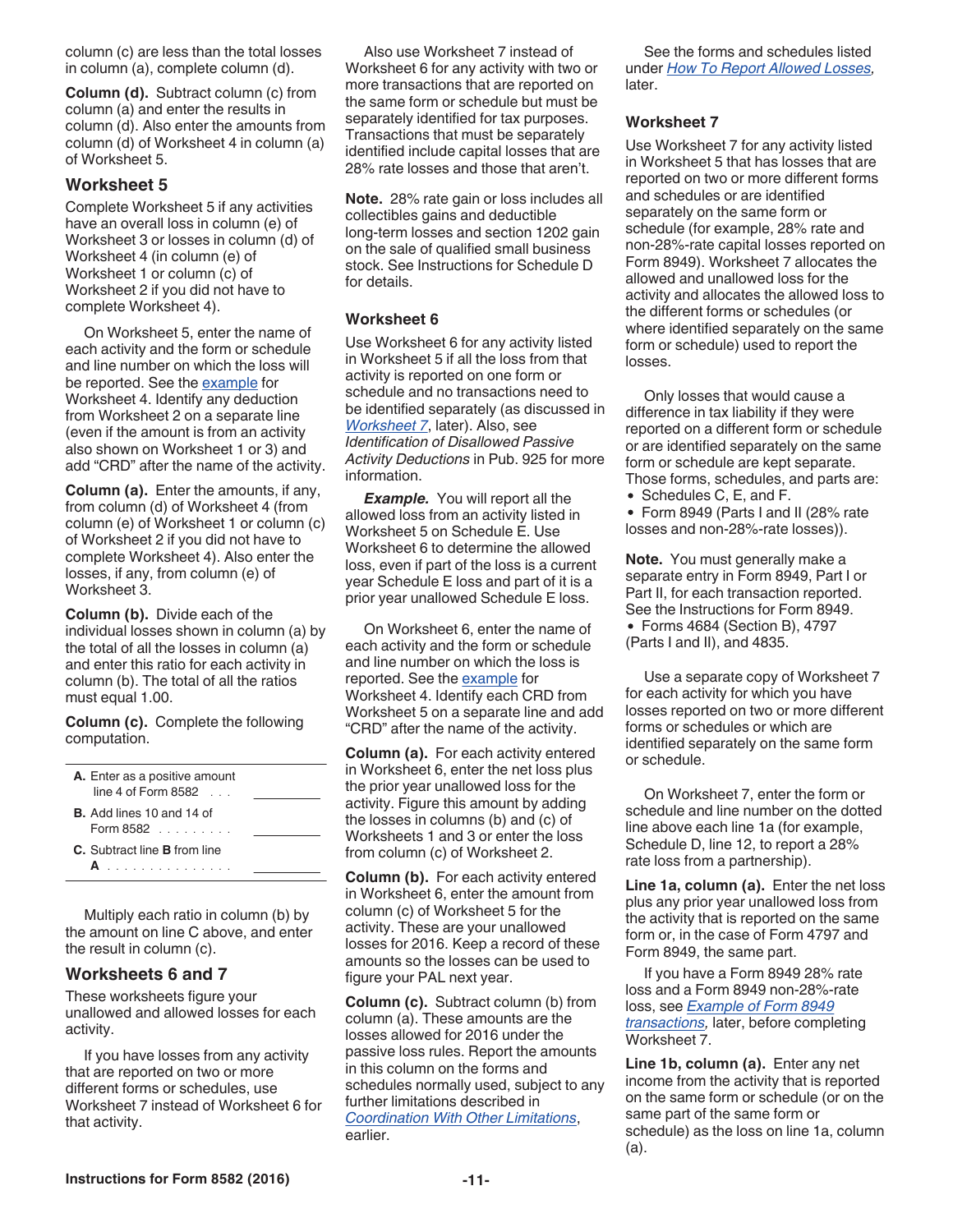<span id="page-11-0"></span>*Example.* You enter a prior year unallowed loss from Form 4797, Part I, on line 1a. If the activity has a current year Form 4797, Part I, gain, enter the gain on line 1b, column (a). If the activity does not have a Form 4797, Part I, gain, enter -0- on line 1b, column (a).

**Column (b).** Subtract line 1b, column (a), from line 1a, column (a), and enter the result in column (b). If line 1b, column (a), is more than line 1a, column (a), enter -0- in column (b).

**Column (c).** Divide each of the losses entered in column (b) by the total of column (b) and enter the ratio in column (c). The total of this column must be 1.00.

**Column (d).** Multiply the unallowed loss for this activity, found in Worksheet 5, column (c), by each ratio in column (c) of Worksheet 7. If -0- is entered in column (b) of Worksheet 7, also enter -0- for that form or schedule in column (d).

The amount in column (d) is the unallowed loss for 2016. Keep a record of this worksheet so you can use the losses to figure your PAL next year.

**Column (e).** Subtract the amount in column (d) from the loss entered on line 1a, column (a). This amount is the loss allowed for 2016 under the passive loss rules. Report the amounts in this column on the forms or schedules normally used, subject to any further limitations described in *[Coordination](#page-0-0)  [With Other Limitations](#page-0-0)*, earlier. The forms and schedules you use must show the losses from this column and the income, if any, for that activity from column (a) of Worksheet 1 or Worksheet 3.

#### *Example of Form 8949*

*transactions.* The taxpayer had the following Form 8949 transactions from passive activities in 2016.

#### *Activity I*

A passive activity prior year unallowed long-term capital loss (a 28% rate loss) of \$1,000 and a current year long-term capital loss (a non-28%-rate loss) of \$3,000.

#### *Activity II*

A current year collectibles loss (a 28% rate loss) of \$230 and net income of \$1,100 from Schedule E (Form 1040).

#### *Worksheet 3*

Activity I has an overall loss of \$4,000 (current year long-term capital loss of \$3,000 and a prior year unallowed long-term capital loss of \$1,000). Activity II has an overall gain of \$870 (current year net income of \$1,100 less a current year long-term capital loss of \$230). Line 16 of Form 8582 shows an allowed loss of \$1,100.

Since Activity II has an overall gain, the amounts shown in columns (a) and (b) of Worksheet 3 for that activity are reported on the proper forms and schedules and aren't shown on any other worksheet.

#### *Worksheet 5*

Activity I has an unallowed loss of \$3,130 (line 4 of Form 8582 (\$3,130) less the sum of lines 10 and 14 of Form 8582 (-0-) x 100%).

#### *Worksheet 7*

This worksheet is used to figure the portion of the unallowed loss attributable to the 28% rate loss and the portion attributable to the non-28%-rate loss.

The loss attributable to the 28% rate loss (\$1,000) and the loss attributable to the non-28%-rate loss (\$3,000) are separate entries in Worksheet 7. The ratio of each loss to the total of the two losses is figured as follows.  $$1,000/\$4,000 = 0.25$  and  $$3,000/$4,000 = 0.75$ . Each of these ratios is multiplied by the unallowed loss for Activity I, shown in column (c) of Worksheet 5 (\$3,130).

Unallowed losses for Activity I: • 28% rate loss:  $0.25 \times $3,130 =$ \$782.50.

• Non-28%-rate loss:  $0.75 \times $3,130 =$ \$2,347.50.

Allowed losses for Activity I: 28% rate loss: \$1,000 − \$782.50 = \$217.50.

Non-28%-rate loss: \$3,000 −  $$2,347.50 = $652.50.$ 

The total loss allowed for Activity I (\$870) is entered in Part II of Form 8949. The allowed 28% rate loss (\$217.50) is entered on the 28% Rate Gain Worksheet (see the instructions for Schedule D, line 18). Keep a record of the unallowed 28% rate and non-28%-rate losses to figure the PAL for next year.

See the forms and schedules listed under *How To Report Allowed Losses,*  next.

## **How To Report Allowed Losses**

**Line 4 is income.** If line 4 of Form 8582 shows net income or zero, all the losses in columns (b) and (c) of Worksheets 1 and 3 and all the deductions in columns (a) and (b) of Worksheet 2 are allowed in full under

the passive loss rules. Report the income and losses in columns (a), (b), and (c) of Worksheets 1 and 3 and deductions in columns (a) and (b) of Worksheet 2 on the forms and schedules normally used.

**Line 16 is the same as the total of lines 1b, 1c, 2a, 2b, 3b, and 3c.** In this case, all the losses in columns (b) and (c) of Worksheets 1 and 3 and all the deductions in columns (a) and (b) of Worksheet 2 are allowed in full under the passive loss rules. Report the income and losses in columns (a), (b), and (c) of Worksheets 1 and 3 and deductions in columns (a) and (b) of Worksheet 2 on the forms and schedules normally used.

**Columns (a) and (c) of Worksheet 4 are the same amount.** In this case, all the losses in columns (b) and (c) of Worksheet 1 and all the deductions in columns (a) and (b) of Worksheet 2 are allowed in full under the passive loss rules. Report the income and losses in columns (a), (b), and (c) of Worksheet 1 and the deductions in columns (a) and (b) of Worksheet 2 on the forms and schedules normally used.

**Losses allowed in column (c) of Worksheet 6.** The amounts in column (c) of Worksheet 6 are the losses or deductions allowed for 2016 for the activities listed in that worksheet. Report the loss allowed from column (c) of Worksheet 6 and the income, if any, for that activity from column (a) of Worksheet 1 or 3, on the form or schedule normally used.

**Losses allowed in column (e) of Worksheet 7.** The amounts in column (e) of Worksheet 7 are the losses or deductions allowed for 2016 for the activity listed on that worksheet. Report the losses allowed from column (e) of Worksheet 7 and the income, if any, for that activity from column (a) of Worksheet 1 or 3, on the forms or schedules normally used.

**Schedules C and F, and Form 4835.**  Enter on the net profit or loss line of your Schedule C or E, or line 34c of Form 4835, the allowed passive loss from the worksheet. To the left of the entry space, enter "PAL."

If the net profit or loss line on your form or schedule shows net profit for the year, reduce the net profit by the allowed loss from Worksheet 6 or 7, and enter the result on the net profit or loss line.

*Example.* Schedule C shows net profit for the year of \$5,000 from a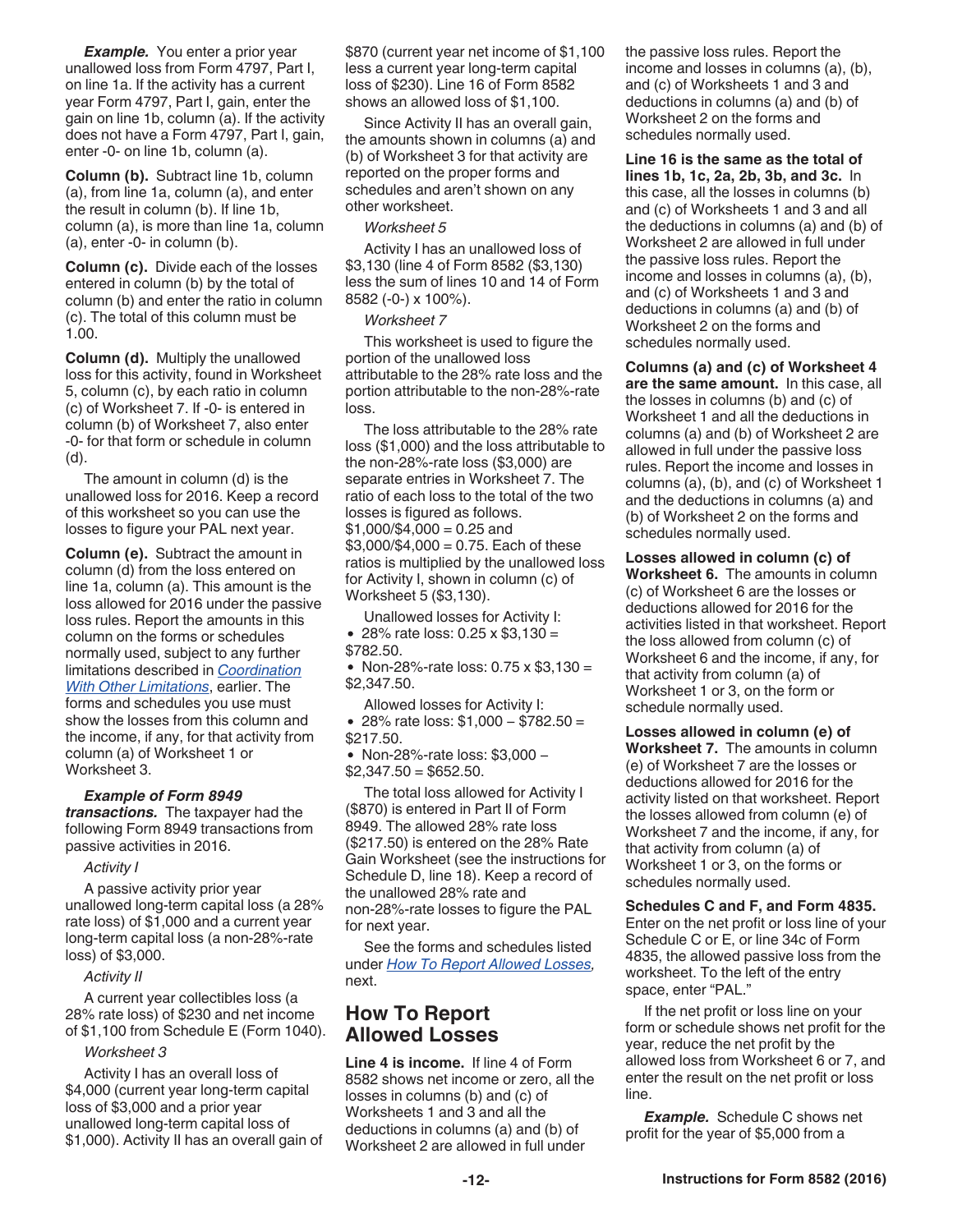<span id="page-12-0"></span>passive activity. The activity also has a Form 4797 gain of \$2,500 and a prior year unallowed Schedule C loss of \$6,000. The loss allowed for 2016 is \$6,000. You enter a net loss of \$1,000 on line 31 of Schedule C (the \$5,000 net profit for the year less the \$6,000 loss allowed for the year). To the left of the entry space, you enter "PAL."

#### See *Form 4797 and Form 8949*,

later, if you also had passive gains and losses from the sale of assets or of an interest in a passive activity.

**Schedule E, Part I.** Enter the allowed loss from the worksheet on line 22 of Schedule E. An activity that has net profit for the year and prior year unallowed losses will have net profit on line 21 and the allowed loss on line 22. The allowed loss on line 22 will include the loss allowed to the extent of the net profit. Line 24 of Schedule E will show total profit and line 25 will show total losses allowed (both passive and nonpassive). Line 26 will show the total net profit or loss.

**Schedule E, Parts II and III.** Any item of income shown on your Schedule K-1 that is passive income must be entered as passive income in the appropriate column of Schedule E, Part II or III. Enter the passive loss allowed from Worksheet 6 or 7 in the appropriate column for passive losses. The passive losses allowed include the loss allowed to the extent of any net income from the activity. Passive net income or loss reportable on Schedule E, Part II, includes any self-charged interest income and deductions treated as passive activity income and deductions. See *[Self-Charged Interest](#page-6-0)*, earlier.

See *Form 4797 and Form 8949*, later, if you also had passive gains or losses from the sale of assets or of an interest in a passive activity.

**Form 4684, Section B.** Any passive activity gain from Form 4684 is unchanged. It was used on Form 8582 to determine allowable PALs. If you do not have passive losses on Form 4684, complete Form 4684 and follow the instructions for that form for where to report the gain.

If you have passive losses on Form 4684, cross through the amount you first entered on line 31, 32, 38a, 38b, or 39 of that form, and enter the allowed loss from the worksheet. To the left of the entry space, enter "PAL."

**Form 4797 and Form 8949.** If you sold assets from a passive activity or you sold an interest in your passive activity, all gains from the activity must be entered on the appropriate line of Form 4797 or Form 8949. Identify the gain as "FPA." Enter any allowed losses for Form 4797 or Form 8949 on the appropriate line. On Form 8949, include "PAL" in the description of the property in column (a). On Form 4797, enter "PAL" to the left of the entry space (for example, line 2 or line 10).

#### **Entire disposition with an overall**

**loss.** If you made an entire disposition of your interest in a passive activity and that activity had an overall loss, none of the gains, if any, or losses were entered on Form 8582 or the worksheets. However, all the gains and losses must be reported on the forms or schedules normally used. To the left of the entry space, enter "EDPA."

**Entire disposition with an overall gain.** Gains and losses from this activity were included on Form 8582 so that the gains might offset other PALs. Report all the gains and losses on the forms and schedules normally used, and to the left of the entry space, enter "EDPA."

## **Publicly Traded Partnerships (PTPs)**

A PTP is a partnership whose interests are traded on an established securities market or are readily tradable on a secondary market (or its substantial equivalent).

An established securities market includes any national securities exchange and any local exchange registered under the Securities Exchange Act of 1934 or exempted from registration because of the limited volume of transactions. It also includes any over-the-counter market.

A secondary market generally exists if a person stands ready to make a market in the interest. An interest is treated as readily tradable if the interest is regularly quoted by persons, such as brokers or dealers, who are making a market in the interest.

The substantial equivalent of a secondary market exists if there is no identifiable market maker, but holders of interests have a readily available, regular, and ongoing opportunity to sell or exchange interests through a public means of obtaining or providing information on offers to buy, sell, or exchange interests. Similarly, the substantial equivalent of a secondary market exists if prospective buyers and sellers have the opportunity to buy, sell, or exchange interests in a timeframe and with the regularity and continuity

that the existence of a market maker would provide.

#### **Special Instructions for PTPs**

Section 469(k) provides that the passive activity limitations must be applied separately to items from each PTP. PALs from a PTP generally may be used only to offset income or gain from passive activities of the same PTP. The special allowance (including CRDs) for rental real estate activities doesn't apply to PALs from a PTP.

**Passive activity loss rules for partners in PTPs.** Don't report passive income, gains, or losses from a PTP on Form 8582. Instead, use the following rules to figure and report your income, gains, and losses from passive activities you held through each PTP you owned during the tax year.

1. Combine any current year income, gains and losses, and any prior year unallowed losses to see if you have an overall loss from the PTP. Include only the same types of income and losses you would include to figure your net income or loss from a non-PTP passive activity. See *[Passive Activity](#page-5-0)  [Income and Deductions](#page-5-0)*, earlier.

2. If you have an overall gain, the net gain portion (total gain minus total losses) is nonpassive income.

It is important to figure the nonpassive income because it must be included in modified adjusted gross income to figure the special allowance for active participation in a non-PTP rental real estate activity on Form 8582. Also, you may be able to include the nonpassive income in investment income when figuring your investment interest expense deduction. See Form 4952, Investment Interest Expense Deduction.

Report all gains and allowed losses from the activity on the forms or schedules normally used, and to the left of each entry space, enter "From PTP."

*Example.* You have Schedule E income of \$8,000 and a Form 4797 prior year unallowed loss of \$3,500 from the passive activities of a PTP. You have a \$4,500 overall gain (\$8,000 − \$3,500) that is nonpassive income. On Schedule E, Part II, you report the \$4,500 net gain as nonpassive income in column (j). In column (g), you report the remaining Schedule E gain of \$3,500 (\$8,000 − \$4,500) as passive income. On the appropriate line of Form 4797, you report the prior year unallowed loss of \$3,500. You enter "From PTP" to the left of each entry space.